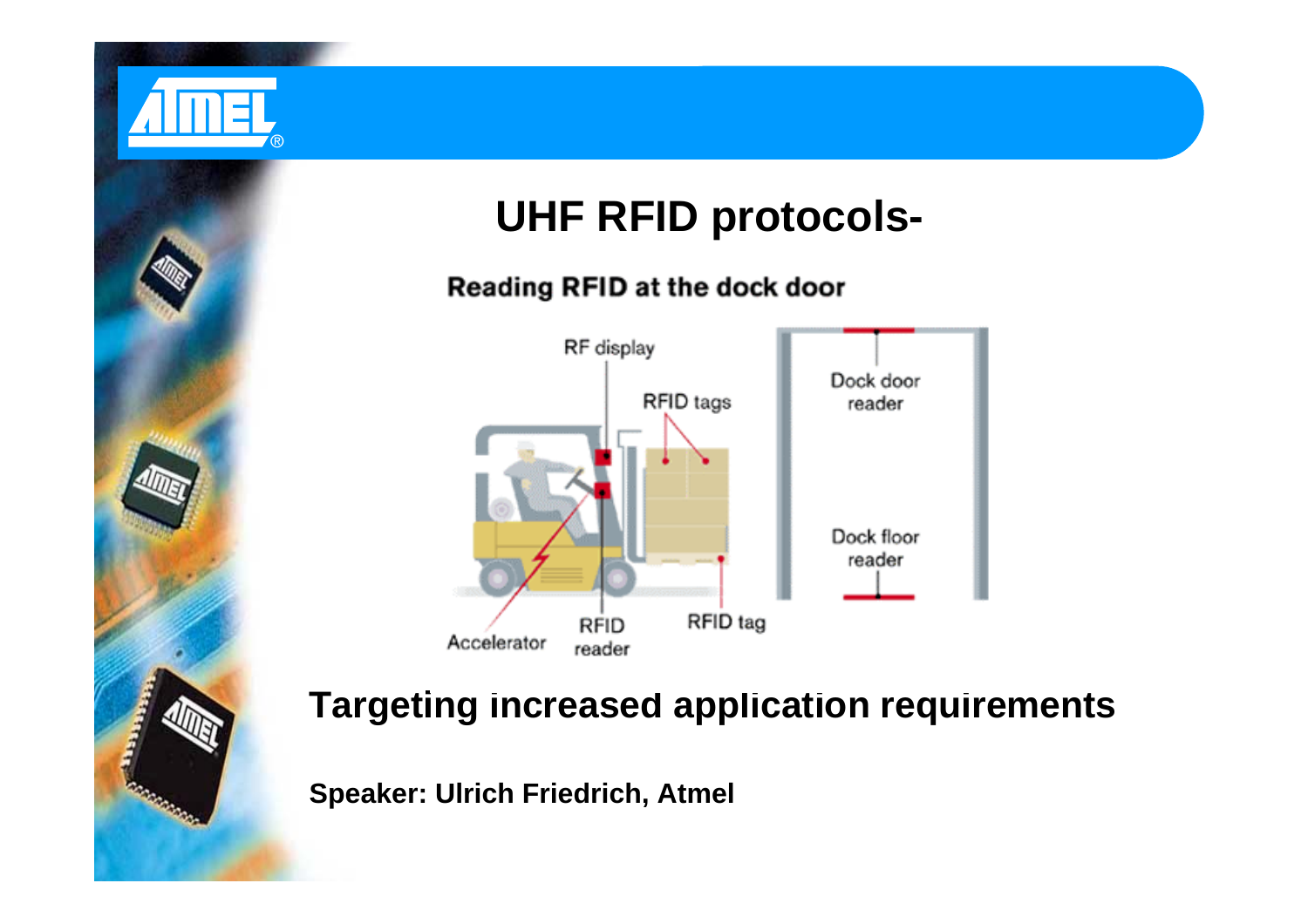

- $\bullet$  **A collection of tags containing an ID is moving on a pallet**
	- ¾ **There are for example** *2 pallet tags, up to 500 case tags, up to 2000 inner pack tags and up to 12000 item* **tags on a full pallet (one of the EPC scenarios)**
	- ¾**The pallet is moving with up to 20 km/h through a dock door**
	- ¾ **There are many dock doors close together**
		- *The fork lift is driving from door to door*
		- **It is cold -20 degree Celsius**
- $\bullet$ **The communication shall be wireless**
- $\bullet$ **Time is money**

®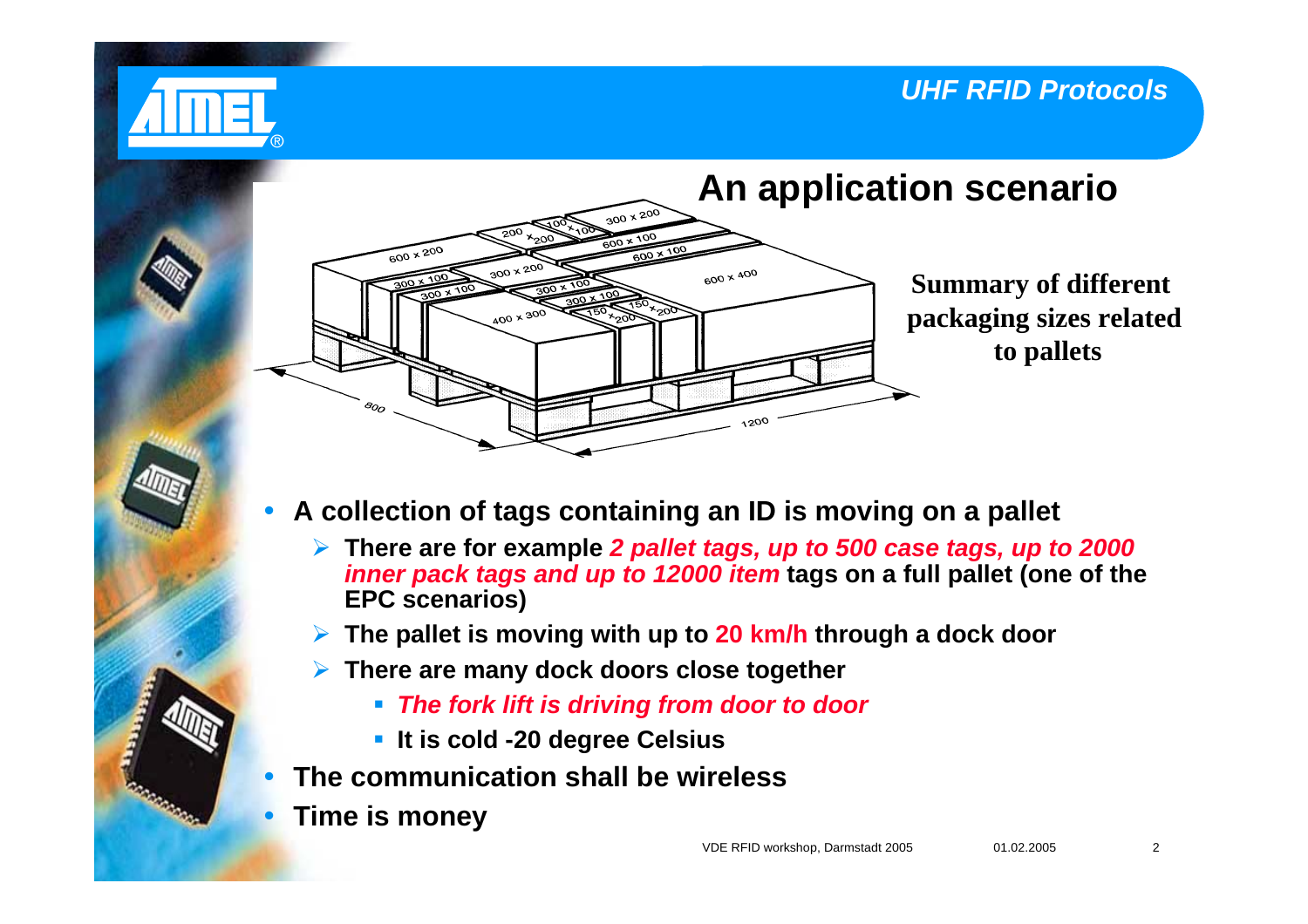

# **What is required by (basic?) application(s)?**

- $\bullet$ **A protocol shall enable cheap solutions**
- $\bullet$ **The implementation shall enable an added value**
- $\bullet$ **• The protocol implementation shall work 100%**  $\circledcirc$ 
	- ¾ **every time and anywhere (it is a wish!!!)**
	- ¾ **Read of an information (ID number,.,..) stored on a tag**
		- **placed on a pallet, ….**
	- ¾ **Program of an information on the chip**
		- **over a long distance?**
	- ¾ **Basic encryption possibility**
		- **To hide forward transmitted information**
	- ¾ **Interrupt level(s) within singulation procedures**
	- ¾ **Hide function for tags (access) (required for drugs,…)**
	- ¾ **Kill (it was defined in such a way)**
- $\bullet$  **The protocol shall be public**
	- ¾ **Open standard like a de facto standard (EAN/UCC, …)**
	- ¾ **ISO registered standard**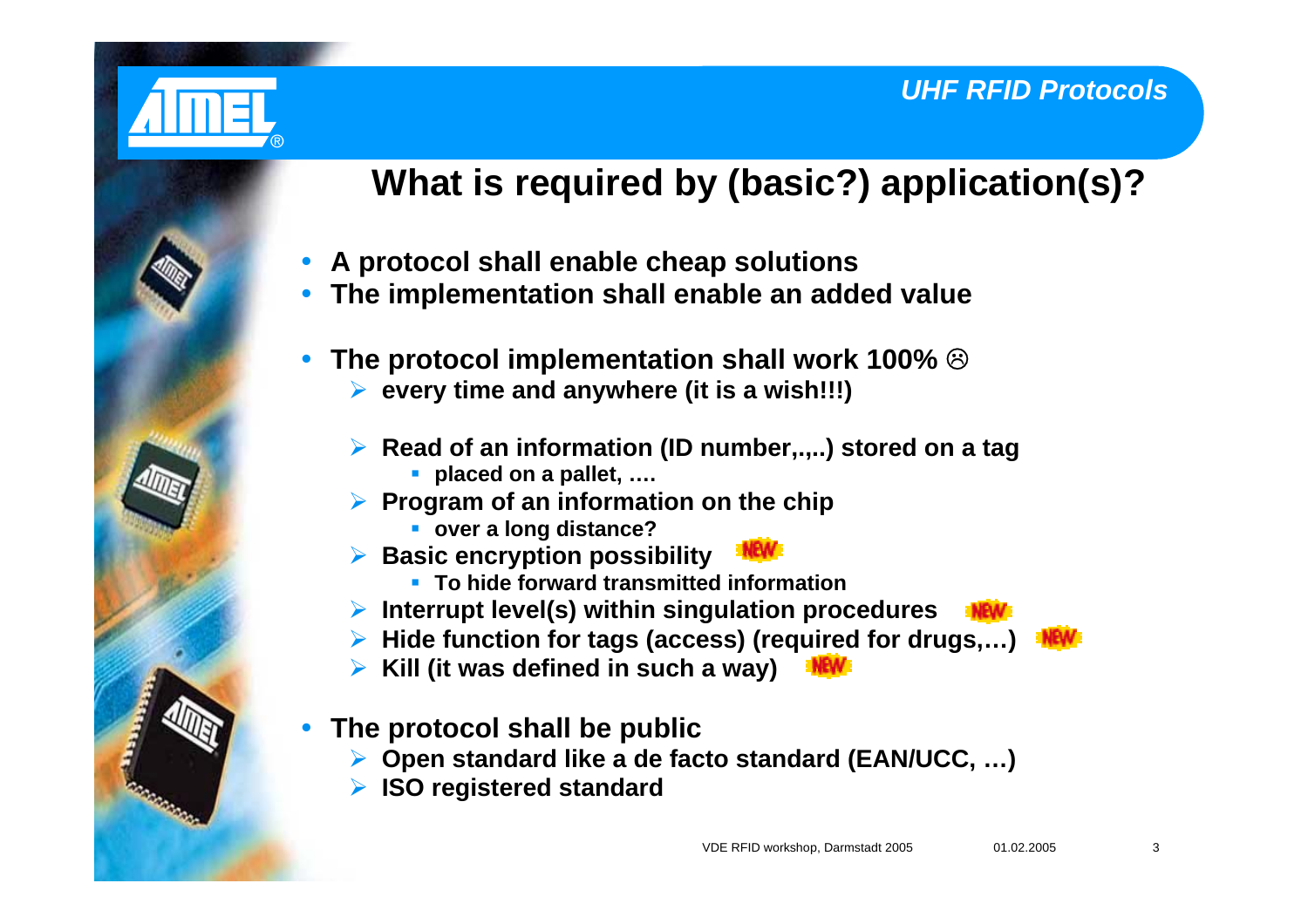

## **Top level questions related to the needed protocol**

- y **Which kind of tags shall be identified ?**
	- ¾ **Is it so important to get all tags?**
	- ¾ **Priority: pallet -> case -> inner pack cases -> items**
- Are there any limitations given by RF regulations? *(A4)*
- $\bullet$  **What is the required TX power for the reader which enables a 100 % possibility to power a tag for a certain time frame?** *(A4)*
	- ¾ **The system shall be able to address the last tag in the middle of the pallet !!!!**
- **Is the allowed RFID system able to do this job?**
- $\bullet$  **Is the protocol usable also in other countries?**
	- ¾ **Because I want to send this pallet to ....**
	- ¾ **They have to check the pallet, too.**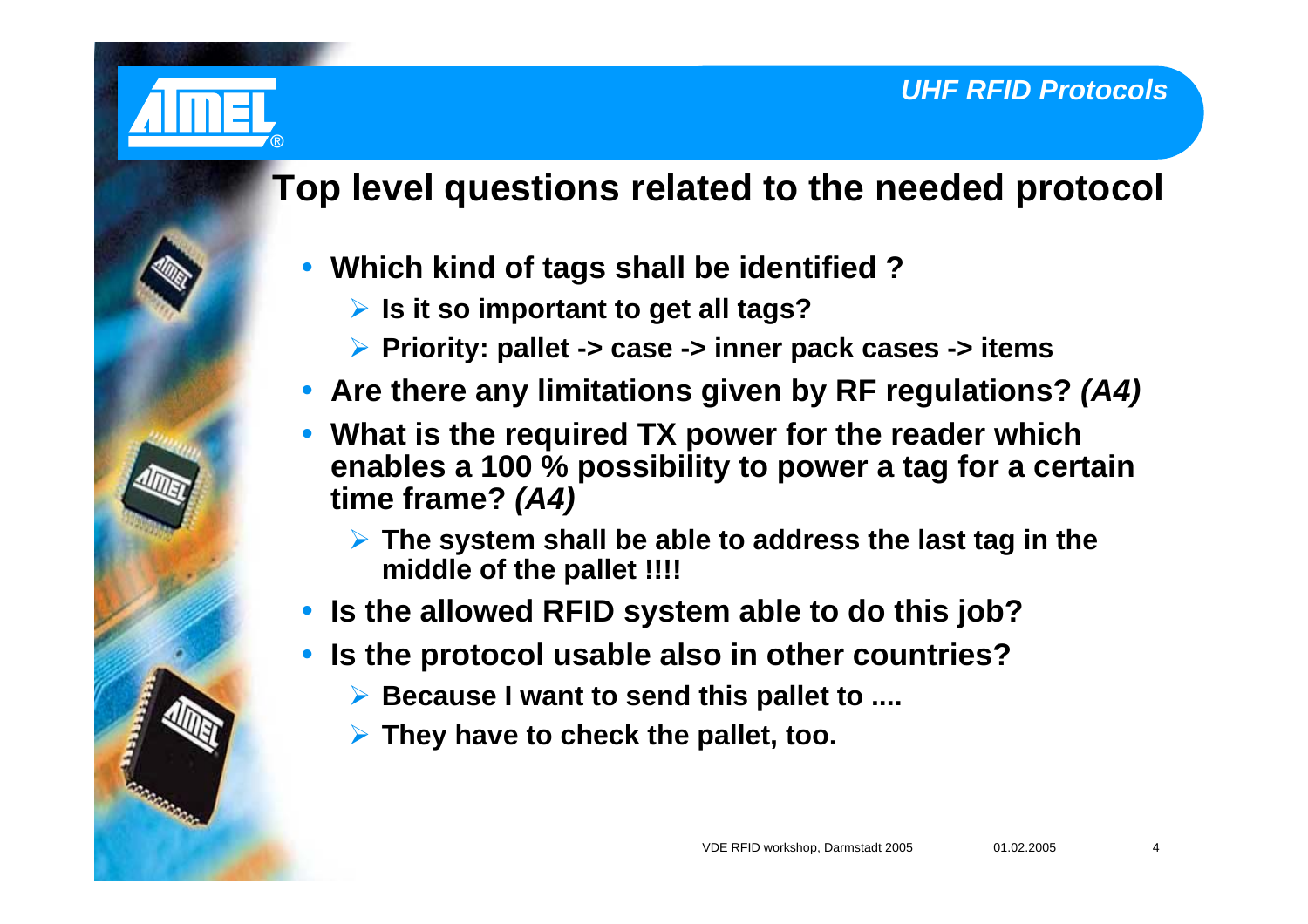

## **Questions to the audience**

**• Required effective data rate?????** 

y **????????**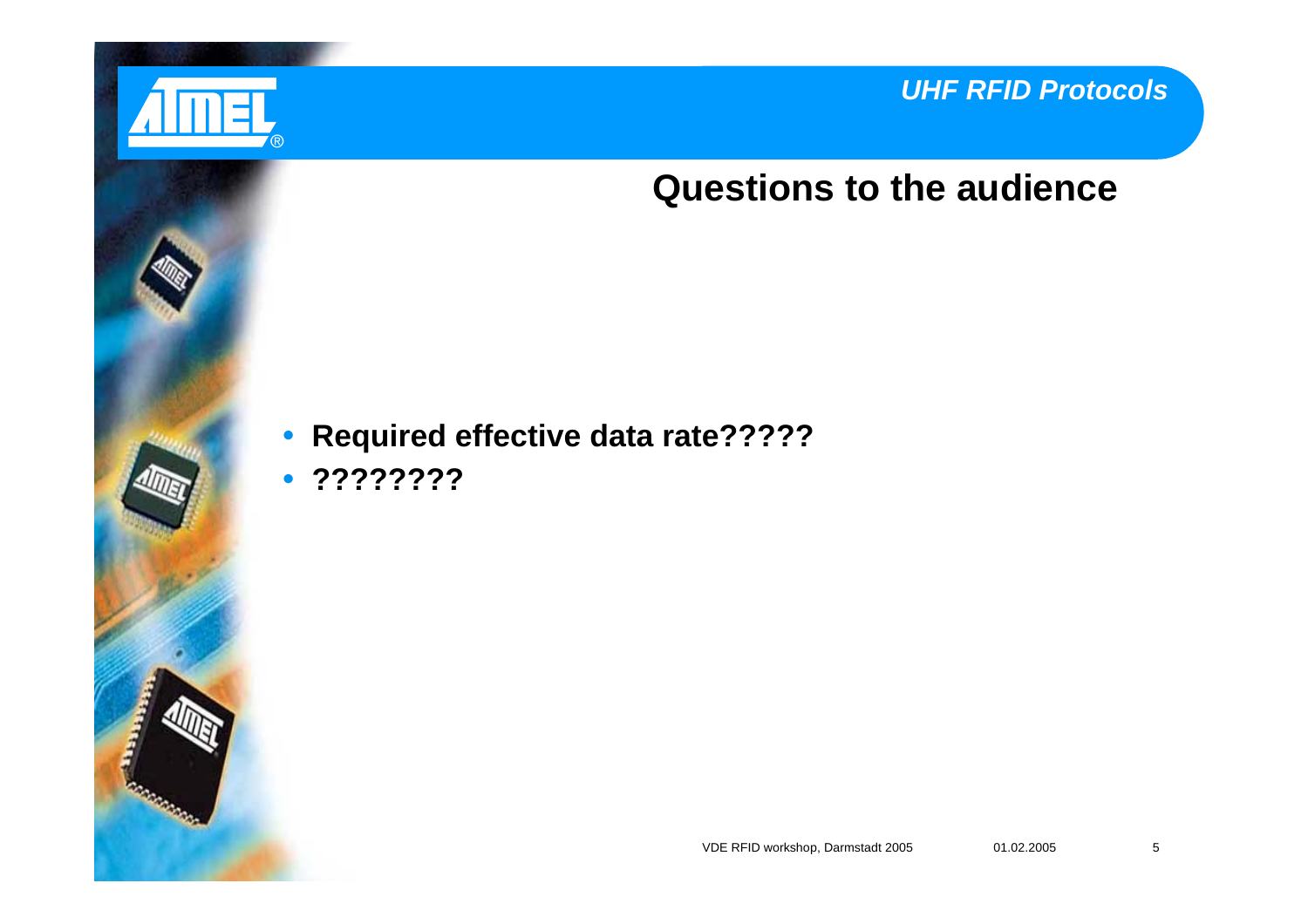

## **Main properties for a protocol targeting such applications ?**

- $\bullet$ **A really world wide accepted protocol**
- $\bullet$  **An open and public standard which defines the basics**
	- ¾ **Open:**
		- **Anyone can use it**
		- **Enabling diversification to upper levels**
	- ¾ **Public industrial standard**
- $\bullet$  **A possibility to address a single tag out of several**
	- ¾ **An arbitration which is able to detect "any" number of tags in a short time**
	- ¾ **Interrupt level(s)**
	- ¾ **A function enabling a multi dock door scenario**
- **A select mechanism to select the package level** 
	- ¾ **dynamic priority during arbitration**
- $\bullet$  **A write and a read possibility for an ID or other data**
	- ¾**Which kind of ID?**
	- ¾**Programmable length of the ID**
	- ¾ **Truncated read**
- $\bullet$  **Nice to have:**
	- ¾ **A possibility to write several tags at once (same data portion)**
		- **Parts of the ID, like ID length, AFI, DSFID, manufacturer ID, ….**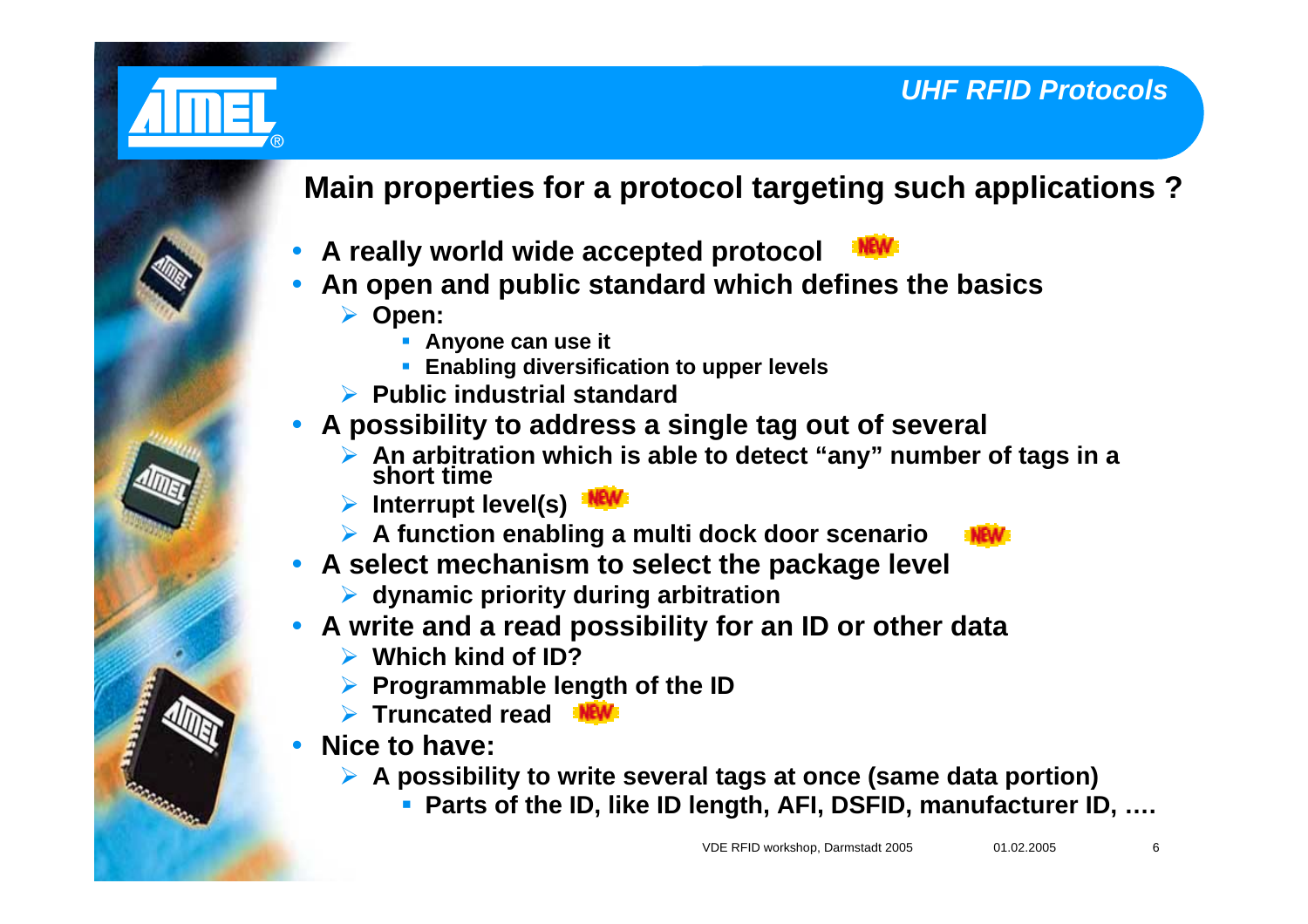

## **Requirement for an air interface description considering power effects** *(A6, A7)*

- $\bullet$  **Due to power gaps moving tags are sometimes not powered by the field**
	- ¾ **Therefore, a tag shall be able to hold the select status over a defined time to skip power gaps.**
- **This status info is stored as a persistent node on chip**
- **The information storage over time depends on** 
	- ¾ **Temperature (leakage current, 9 degree rule)**

#### $\bullet$ **Protocol solutions**

- ¾ **Not specified (ISO 18000-6)**  /
- ¾ **Between 500 ms @ 60 C and 2 sec @ 40 C (Class1Gen2)** ☺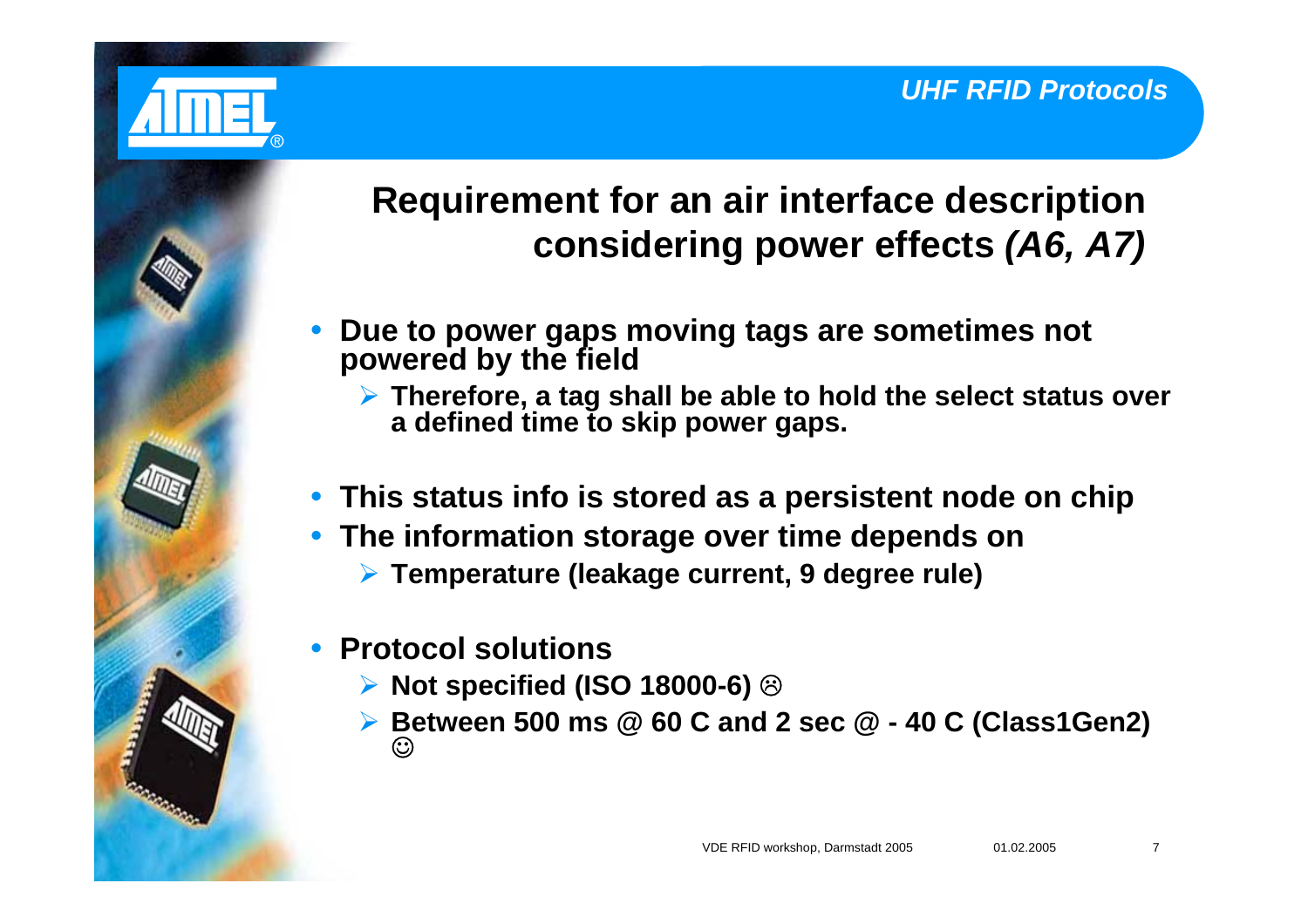

## **Protocol requirements and solutions to address different RF regulations** *(A8, A9, A10)*

- $\bullet$  **Requirement**
	- ¾ **Possibility to tune the spectrum**
- $\bullet$  **Solutions**
	- ¾ **Traditional AM modulation (DSB-ASK)(ISO 18000-6 and class0, class0)**
		- **Example 2 Reduction of the modulation index**  $\otimes$ 
			- **The feasibility of the tag to distinguish between noise and real signal decrease**
			- $\bullet$  Power of the side band decrease  $\mathbb \odot$  and power to the tag ok  $\mathbb \odot$
		- **Modulation index = 1**
			- $\bullet$  Power transport is worst case  $\otimes$
			- **Robustness against other services: top**  ☺
	- ¾ **Other types of AM modulation**
		- DSBM (Palomar) = DSB-SC = PR-ASK (Class1Gen2) ☺ ☺
			- **Best power transport combined with m = 1**
			- **Half of bandwidth relative to traditional AM**
		- **"SSB" (Class1Gen2)**
			- **Advantage in bandwidth**  ☺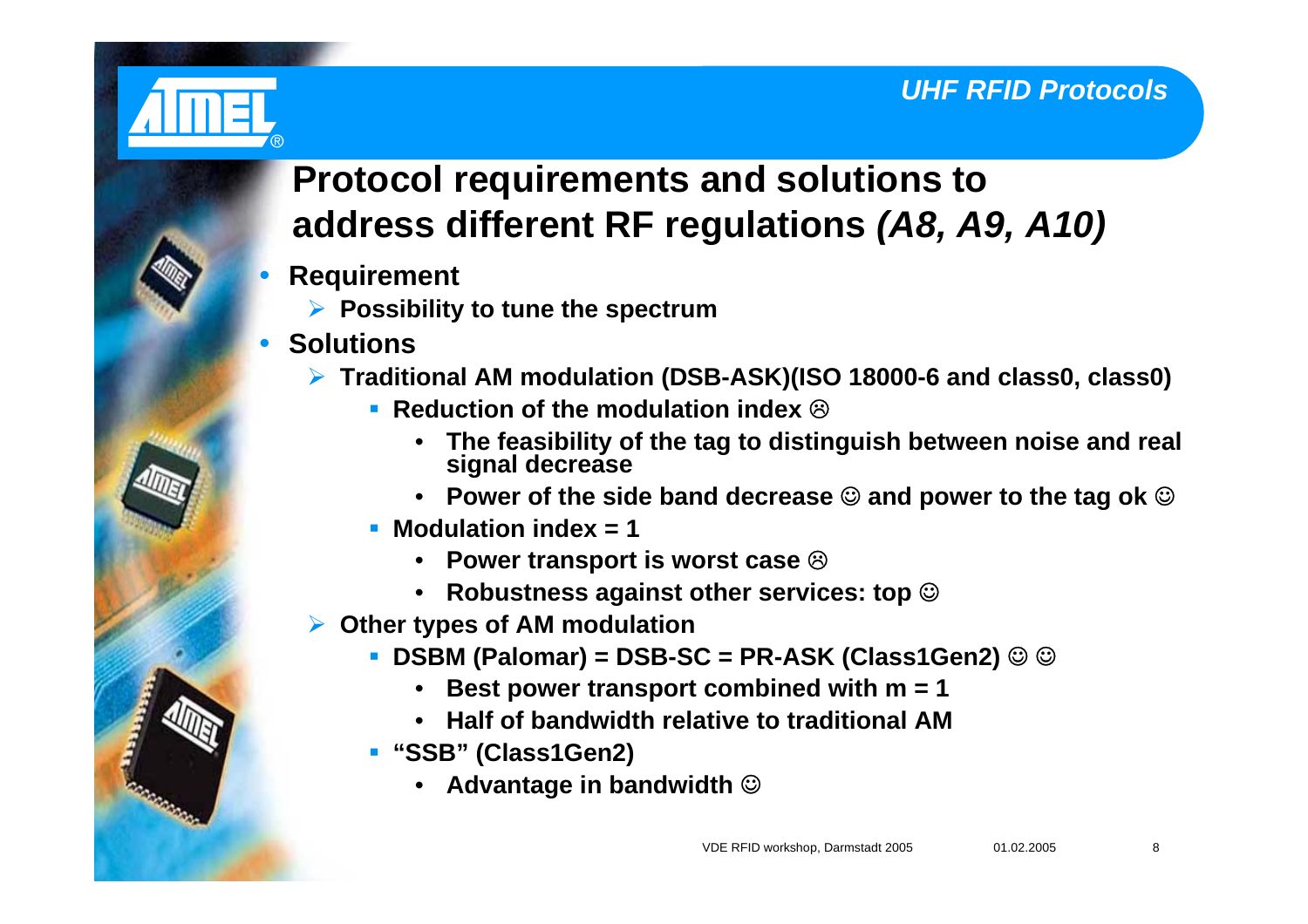

**Influence of the RF regulations and challenges for the backscatter stream (A11, A12,)**

- $\bullet$  **Europe: In band is required**
	- ¾ **Necessary bandwidth rule**  /
		- **Not related to a power mask level**
	- **▶ In channel also required in Europe <sup>⊗</sup>**
- y **FCC**
	- ¾ **"no" limitation as long as it is below the power mask**
- $\bullet$  **Additional challenge**
	- ¾ **long range means also low RX power on reader side**
		- 100 dB is a real challenge **⊗**
	- ¾ **Monitors, neon light, electronic controlled neon light; they are backscattering a modulated carrier, too.**   $\otimes$   $\otimes$
	- **▶ Other noise sources (cell phone, etc.)**  $\circledcirc \circledcirc$ 
		- **Allowed spurious emissions in Europe -54 dBm (SRD's)**
		- **-36 dBm (phones)**  $\circledcirc$  $\circledcirc$
	- ¾**The power of the receivable backscatter stream can be less**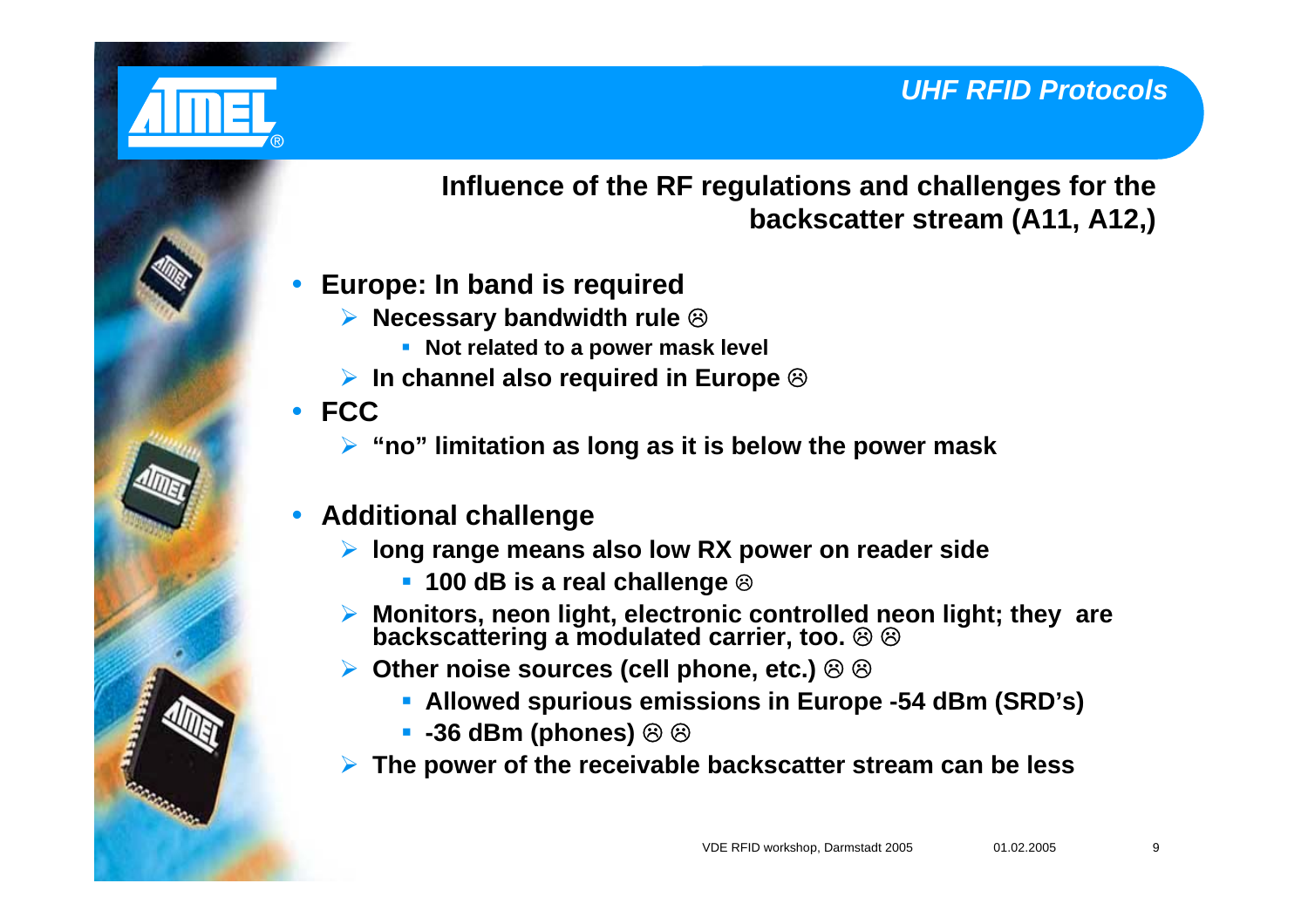

## **Solution for the backscatter link within Class1Gen2** *(A13, A14)*

- ¾ **Data rate 20 kbit/s to 640 kbit/s**
	- **Enabling spectrum management (similar to Palomar)**
	- **Former ISO and Auto-ID solutions around 40 kbit/s**
- ¾ **ASK or PSK**  ☺
	- **Former only ASK**
- ¾ **Asynchronous backscatter link**
- ¾ **Half duplex communication is default communication style**
- ¾ **Base band encoding (FM0) (Europe)**
	- **Close to the carrier (max 640 kHz)**  $\odot$
- **▶ Class1Gen2: Miller encoded sub carrier ⓒ** 
	- **The primitive contains 2 to 8 modulation swings per bit**
	- **FFT ?**
	- **Linear prediction method for detection is possible**
	- Close to the carrier (max 640 kHz) **<sup>⊗</sup>**
- ¾ **long and short preamble**
	- To enable different reader implementations **☺**
	- If the environment is very noisy (synchronization) ☺ ☺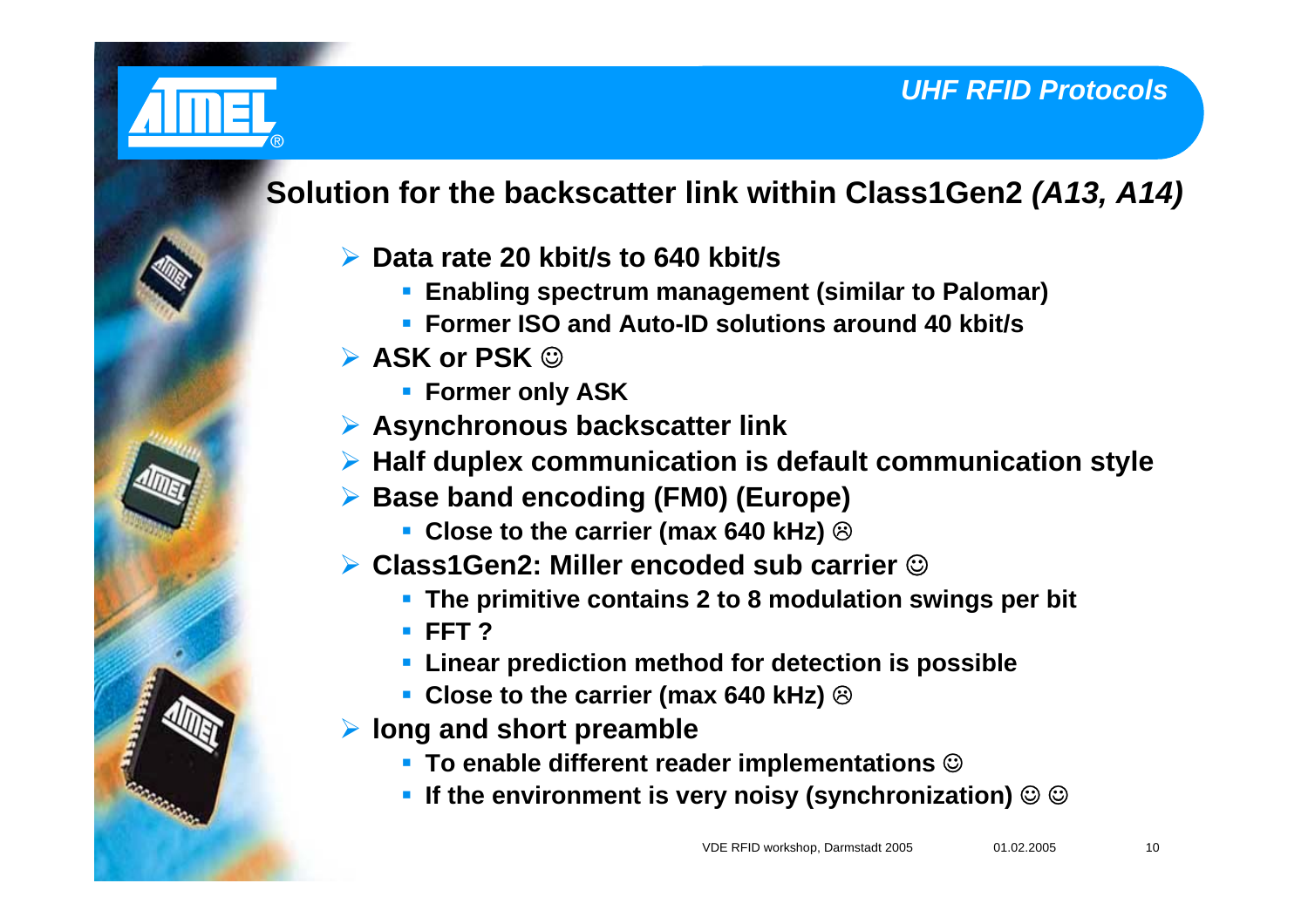

 $\bullet$ 

 $\bullet$ 

## **Master slave arbitration types** *(A15)*

#### **General**

- ¾ **Old: no restriction**
- **▶ New: the ID shall never be transmitted by the reader ⓒ** 
	- **Security (drugs, military goods)**

#### **Aloha**

- ¾ **Time controlled**
- ¾ **Slot controlled (ISO 18000-6 A)**
- **▶ Throughput: statistical maximum is 1/3 88**
- ¾**▶ Speed depends mainly on feasibility to detect a collision or a free slot <sup>⊗</sup>**

#### $\bullet$ **Deterministic types**

- ¾ **Throughput: 100%**  ☺ ☺
- ¾ **Enables dynamic hierarchy management (package level)**  ☺
- ¾ **To be very fast, full duplex is required, which is not standard yet**  /
- **▶ Blind time of the RX path of the reader must be considered <sup>⊗</sup>**
- $\blacktriangleright$ **Current deterministic solutions (ISO 18000-6 B, Class0, Palomar)**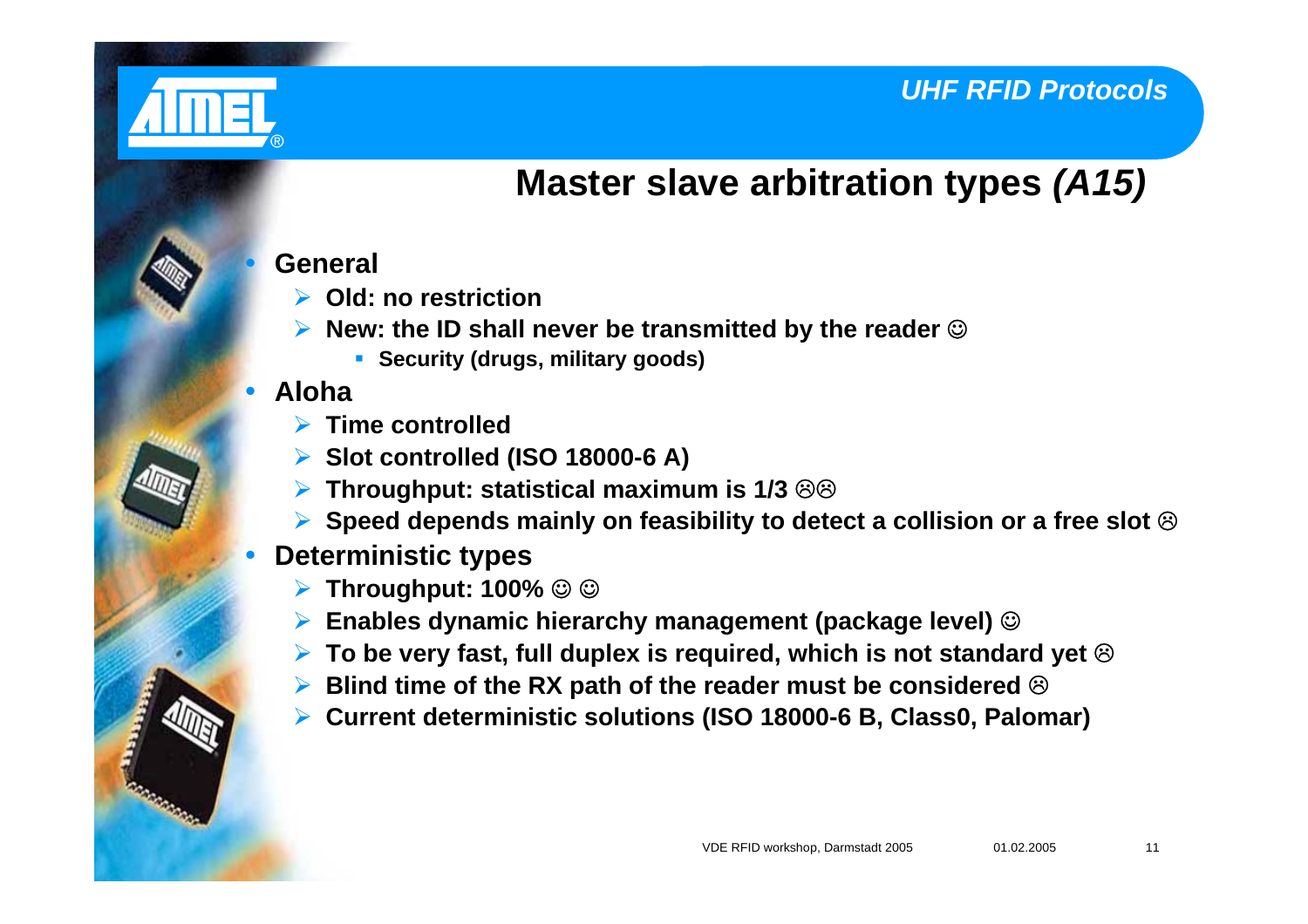

## **Arbitration within Class1Gen2**

- $\bullet$  **Half duplex arbitration**
	- **▶ RSSI is disabled during return link ☺**
- $\bullet$  **Acknowledge mechanism after Query based on a 16 bit random value** ☺
- $\bullet$  **Not acknowledge (NAK) if the reader has seen an invalid ID stream**
	- **▶ ID length is programmable ☺☺** 
		- **18000-6A+B; fixed Tag ID ( /= item ID) length**
	- **▶ Arbitration timing is a function of the ID length <sup>⊗</sup>**
- $\bullet$  **Positive ACK of received ID was skipped**
	- ¾ **It is possible to get more than one ID at once**
- $\bullet$ **▪ Truncated read is enabled (advantage in time) ☺**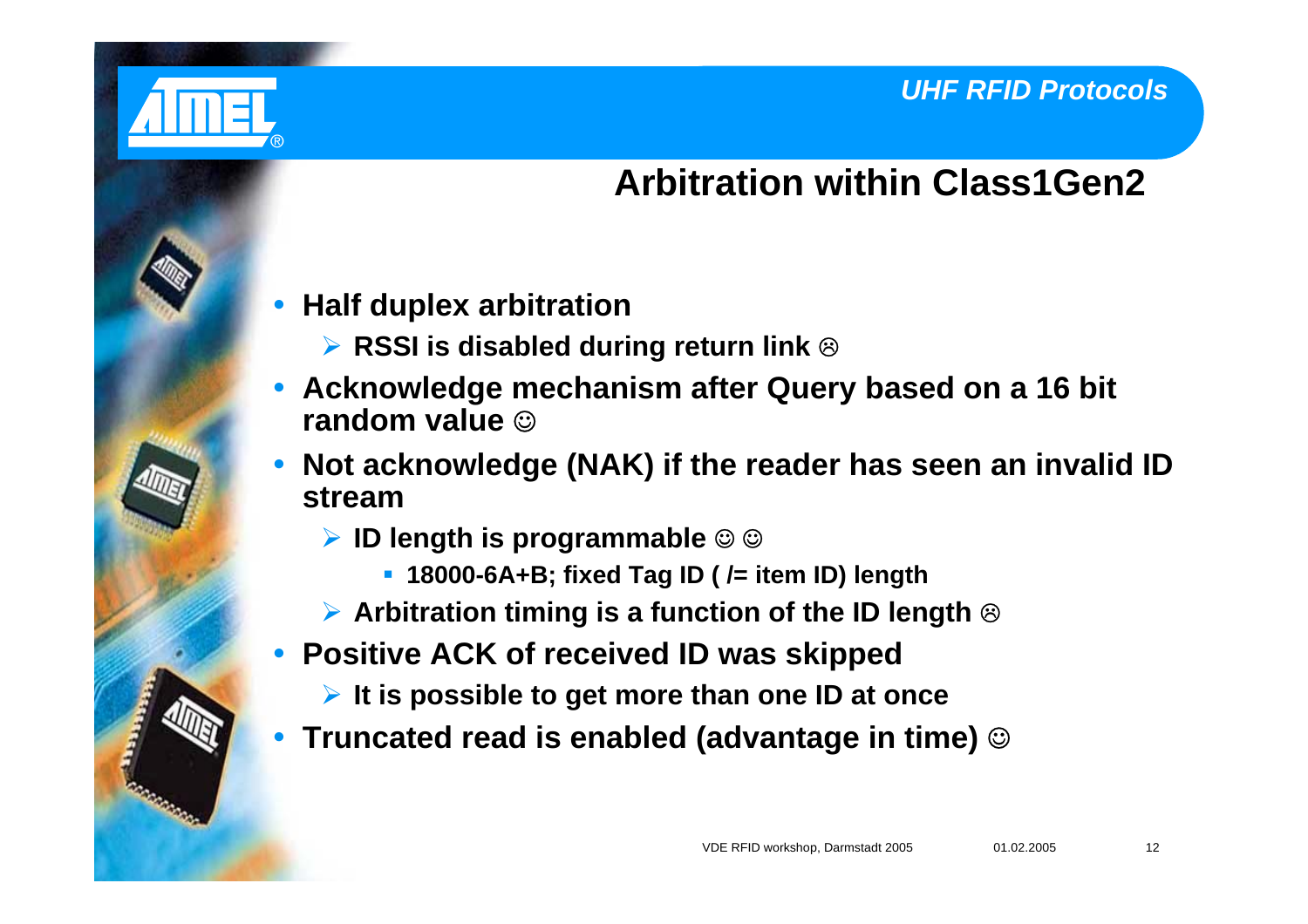

### **The moving problem**

- **The pallet is scanned by a reader**
- $\bullet$  **Each tag sets the select flag if it was recognized**
	- ¾ **Acknowledged by receiving the backscattered random value**
- $\bullet$  **What will happen if the pallet was scanned some seconds before, too?**
	- ¾ **The reader can send a reset command**
		- **Look at the picture!!!**
		- **This will not work if the tags are moving**   $\otimes$   $\otimes$
	- Also a pre-selection for **Also a pre-selection for arbitration must be done severaltimes**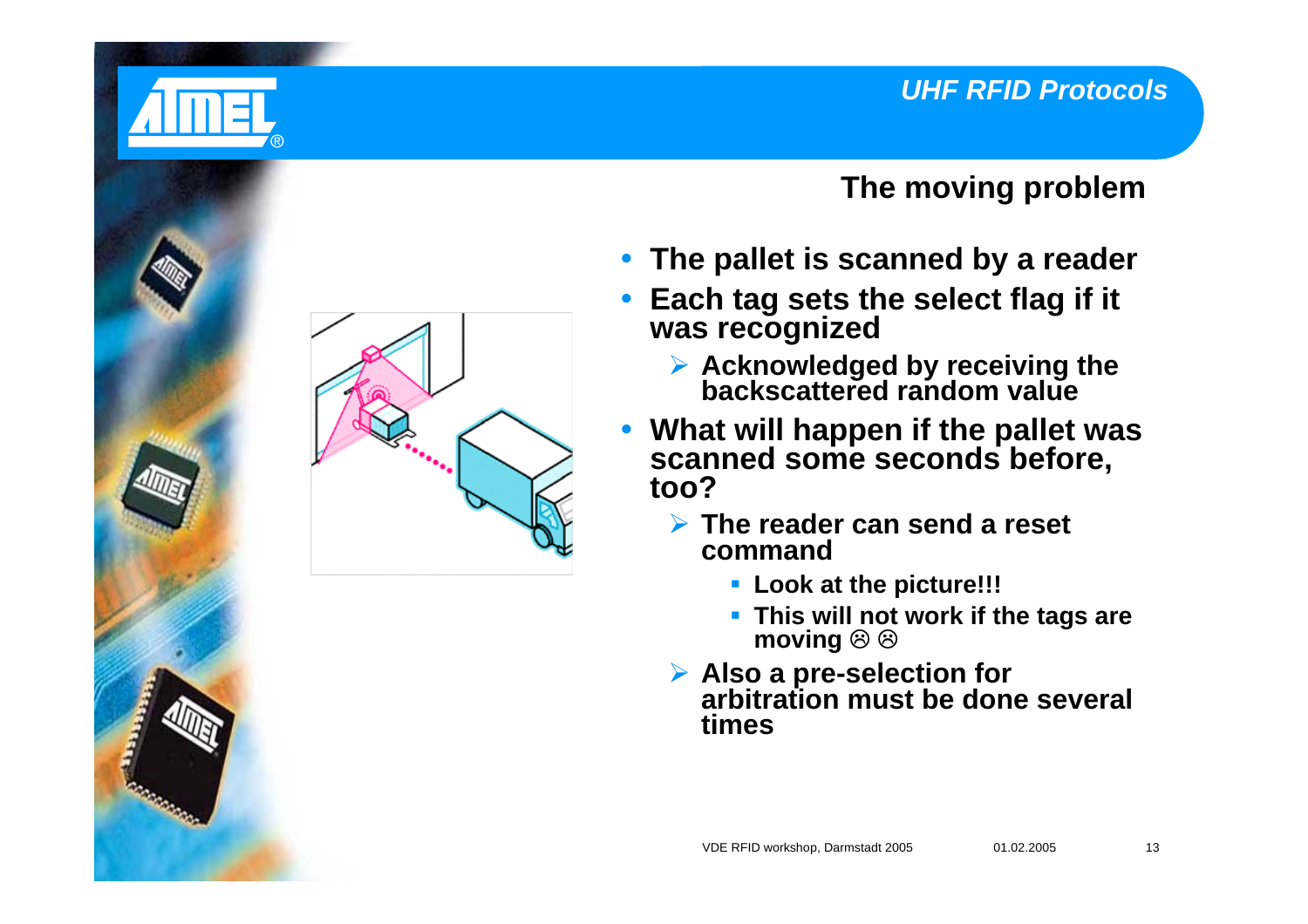

## **Solution for the shown moving problem**

- $\bullet$  **Former solution for arbitration**
	- ¾ **tag is selected -> set a persistent node flag**
	- ¾ **Reset over time or by a reset command**
	- **▶ Such a reset command will not be received by all tags**  $\circledcirc \circledcirc$
- y **Solution: A / B symmetry**
	- ¾ **If a tag is selected then it is A or B**
	- ¾ **The select marker can be reset over time or by a command**
	- ¾ **If a tag has been previously selected as A, it will shift to B or** if it has been previously selected as B it will shift to A ☺ ☺
		- A command controlled reset is not necessary **☺**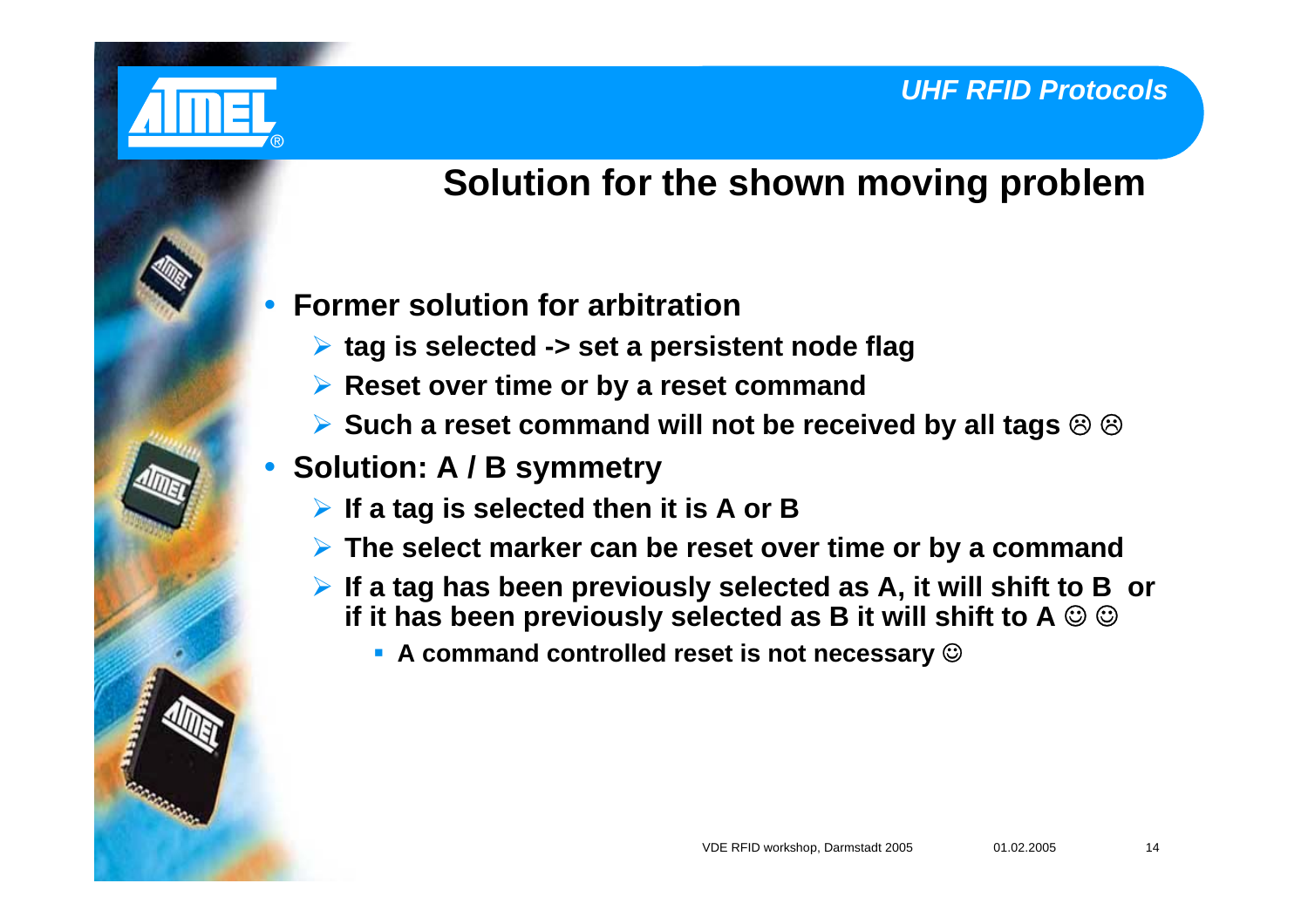

## **The portal challenge**

- **There are several portals close to each other** 
	- ¾ **The tag shall be able to distinguish between the readers**

## **• Solution**

- ¾ **Old: physical techniques (metal shields)**
- ¾ **New: physical techniques and/or addressing techniques**
	- The arbitration is controlled by a session parameter **☺**
	- 4 sessions are supported **☺**
- ¾ **This allows also an interrupt solution**  ☺
	- **Portal reader, different hand held readers**
- ¾ **Dense reader mode (not practical/usable) in Europe!?**
	- **Reader interferes with reader and tag with tags**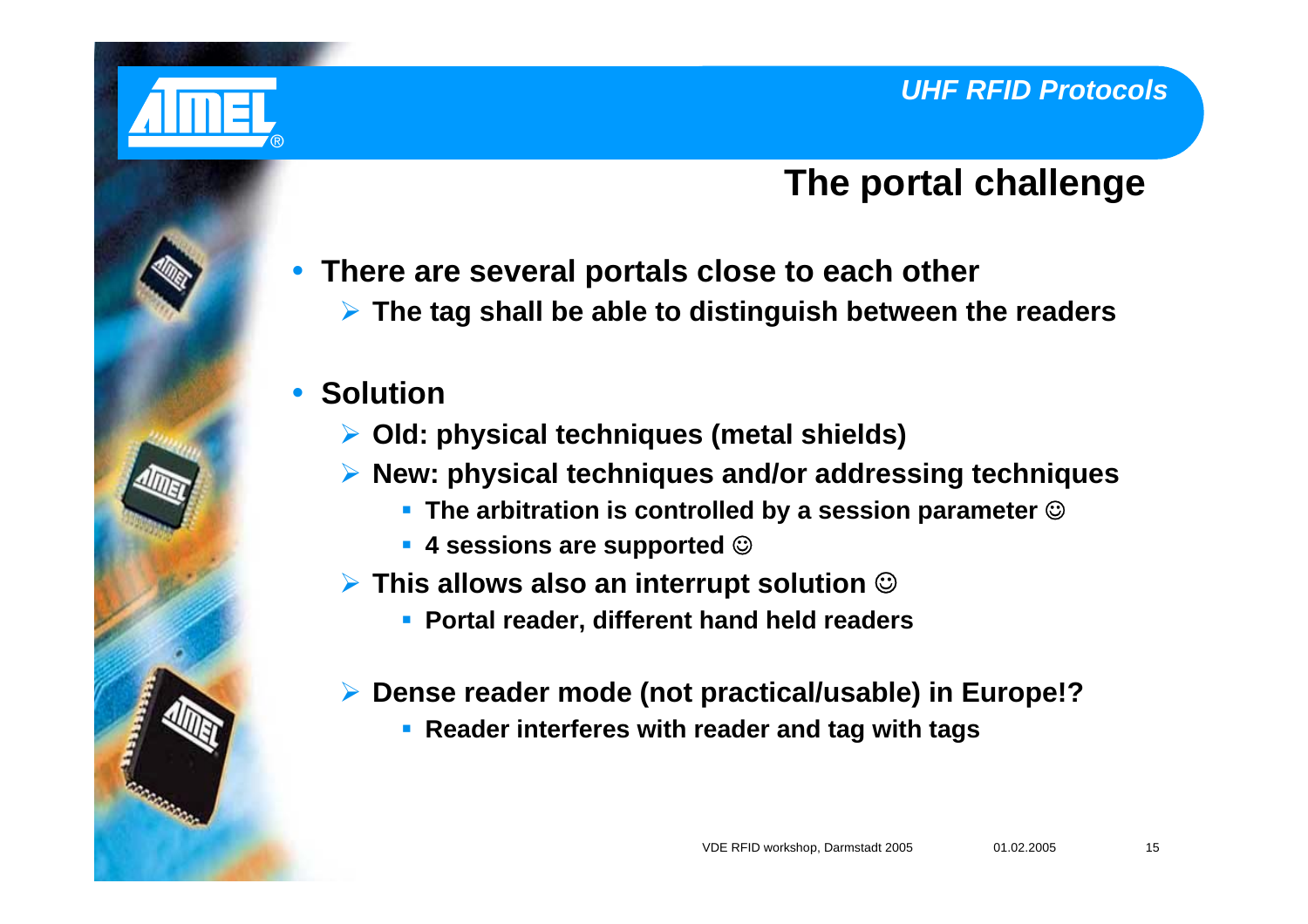

#### **How to program data to the tag**

- $\bullet$  **Receipt mechanism**
	- ¾ **Ok signaling only**
	- ¾ **Tag backscatters the content of the memory as a receipt**
		- **Normal read mechanism**
		- **Margin read, telling something about quality of programming**
- $\bullet$  **(Partial) global programming within class1Gen2**
	- $\blacktriangleright$ **▶ Not implemented in Class1Gen2 <sup>⑧</sup>** 
		- **Requires error signaling and margin read possibility**
		- **Partial global programming therefore also excluded from** standard **⊗**
- $\bullet$  **Atomic programming**
	- ¾**Implemented in all RDWR systems**
	- ¾**▶ Simple 16 bit word encryption is implemented in Class1Gen2 ☺**
	- ¾ **Partial group programming not possible within Class1Gen2**  /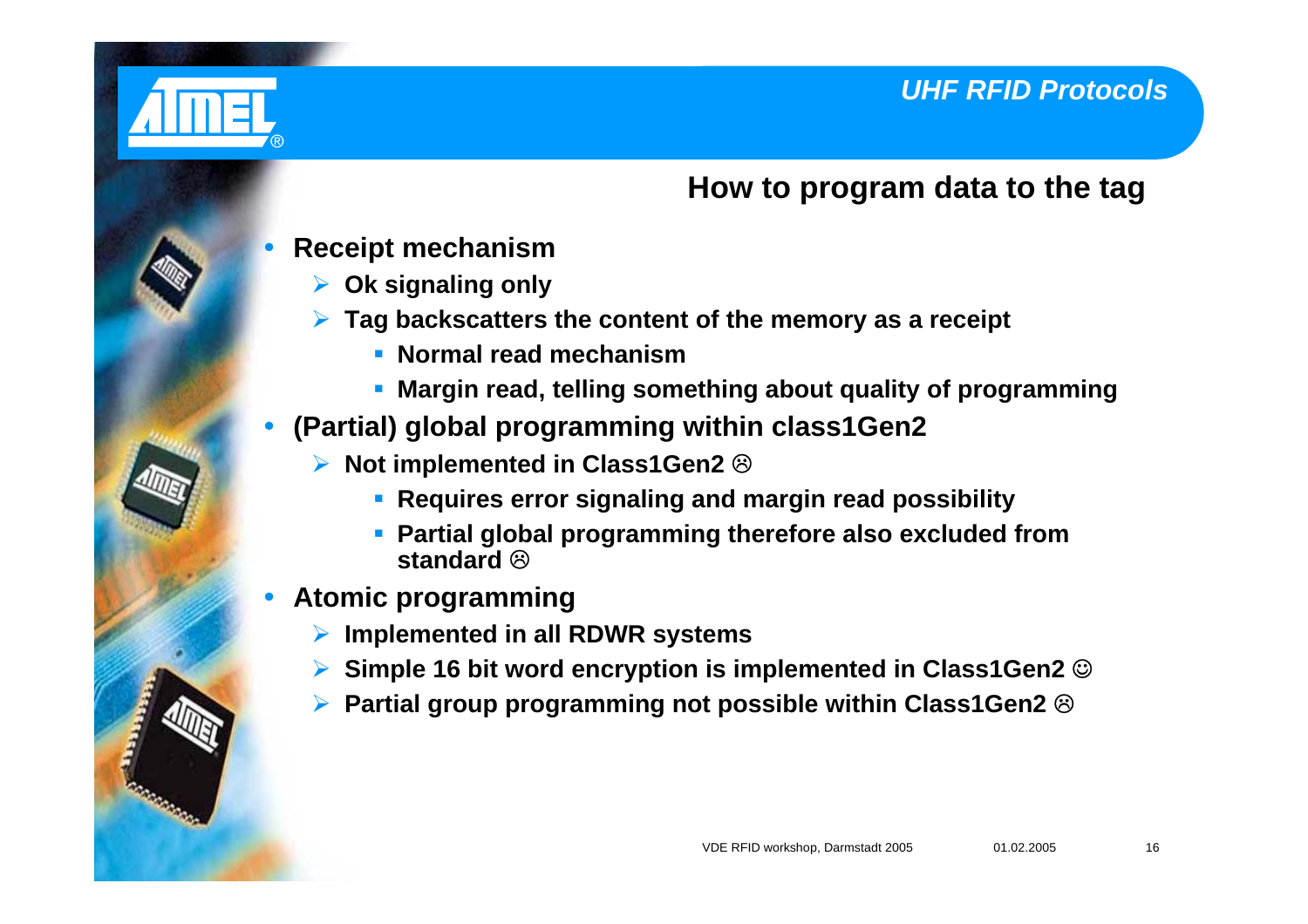

## **Which properties are addressable by Class1gen2?**

- **A really world wide accepted protocol**
- $\bullet$  **An open and public standard which defines the basics**
	- ¾ **Open:**

 $\bullet$ 



- **Enabling diversification to upper levels**
- ¾ **Public industrial standard**
- $\bullet$  **A possibility to address a single tag out of several**
	- ¾ **An arbitration which is able to detect "any" number of tags in a short time**
	- ¾ **Interrupt level(s)**
	- ¾ **A function enabling dock door scenarios**
- $\bullet$ A select mechanism to select the package level **W** 
	- **▶ A dynamic priority solution during arbitration no <sup>⊗</sup>**
	- ¾ *loop1***(x select query ack** *loop2:* **(query\_rep ack))** /
- $\bullet$  **A write and a read possibility for an ID or other data**
	- ¾ **Which kind of ID?**
	- ¾ **Length of the ID? Up to 512 bit**
	- ¾ **Truncated read**
- $\bullet$  **Nice to have:**
	- **▶ A possibility to write several tags at once (same data portion) no <sup>⊗</sup>** 
		- **Parts of the ID, like ID length, AFI, DSFID, manufacturer ID, ….**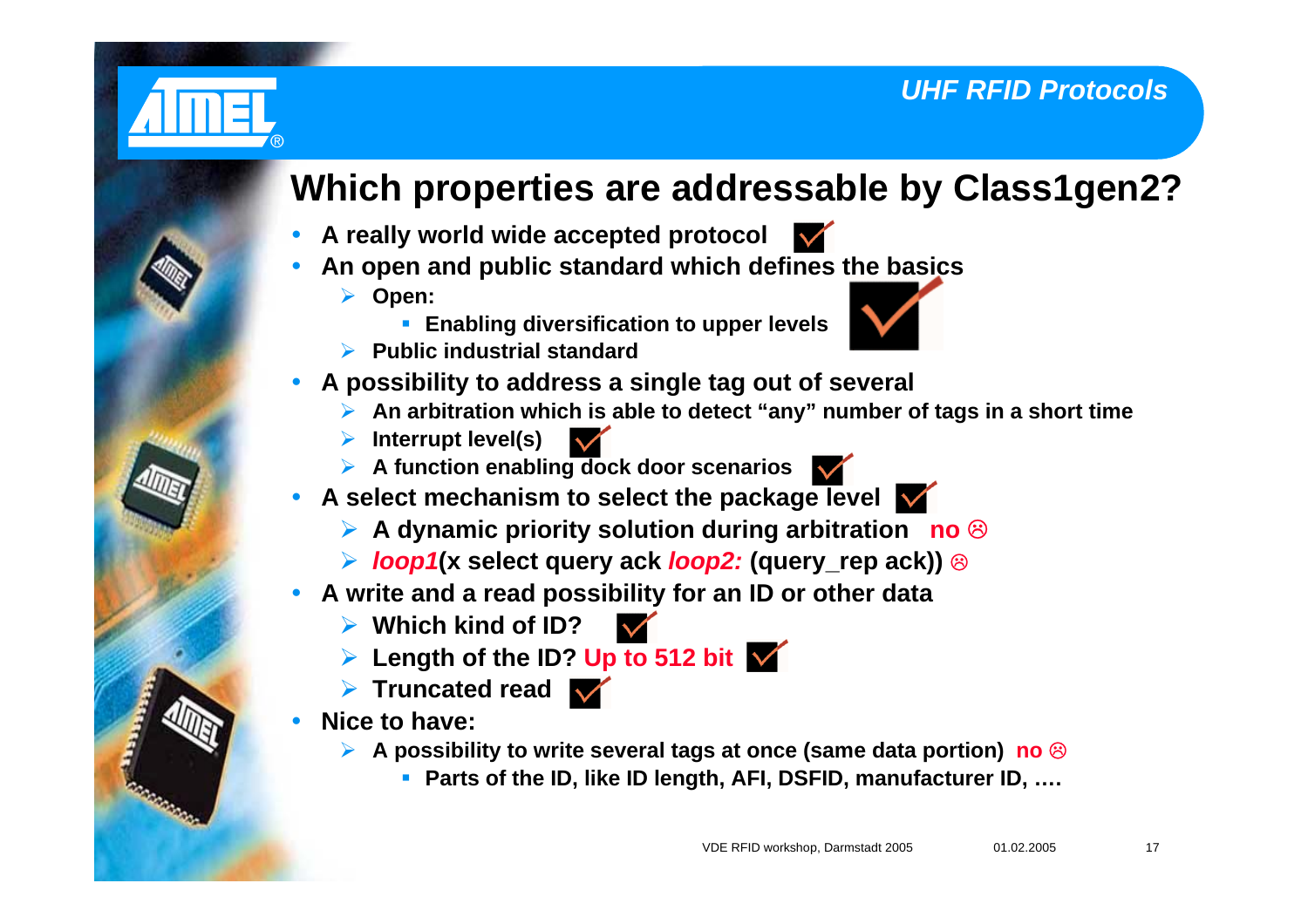



# **Thanks for your attention**

**Atmel homepage: www.atmel.com**

**Presenter:Ulrich Friedrich, Atmel Email: Ulrich.friedrich @hno.atmel.com**

**Date: February 2005**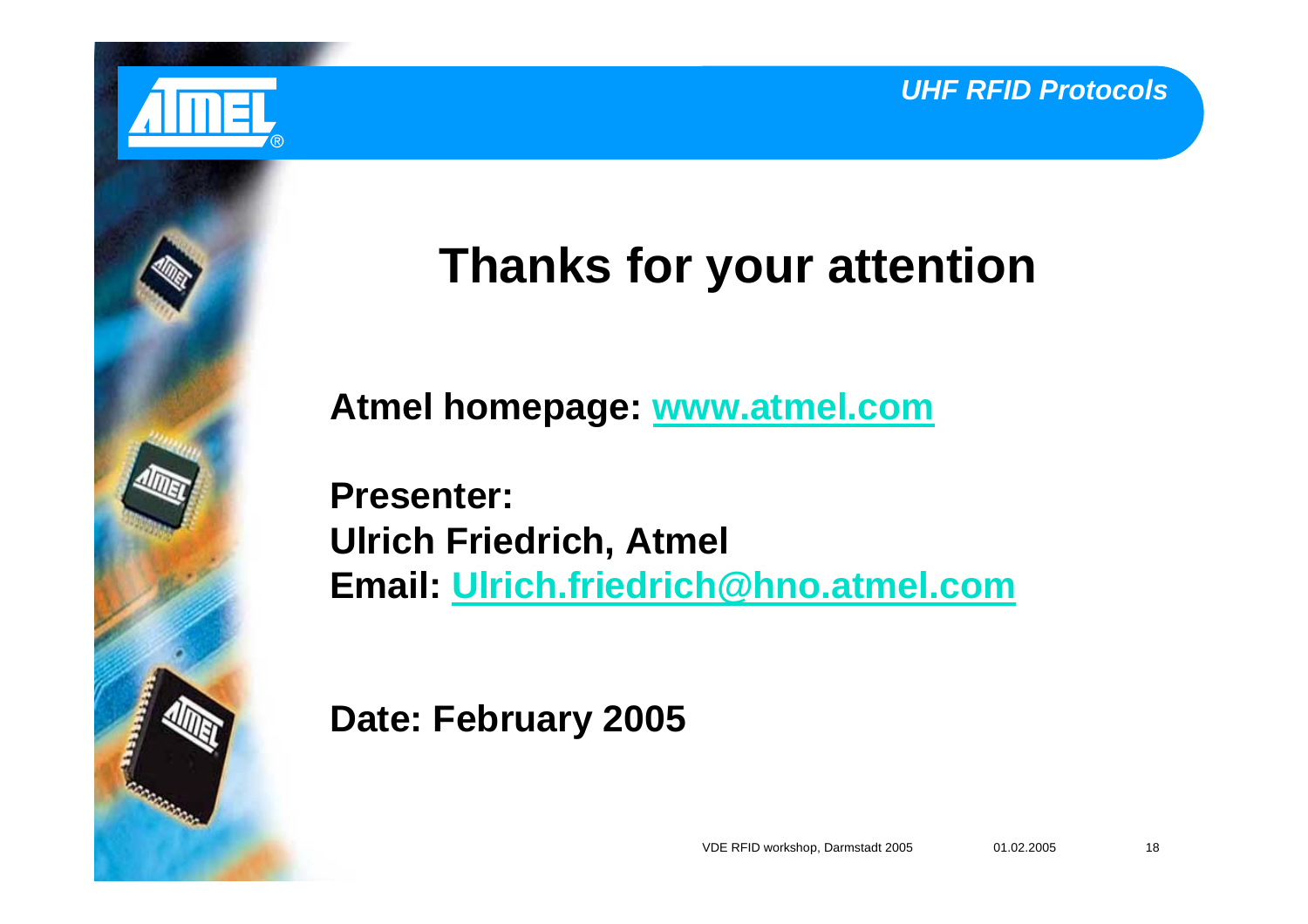

**Rational Contract** 

*UHF RFID Protocols*

# **Appendix**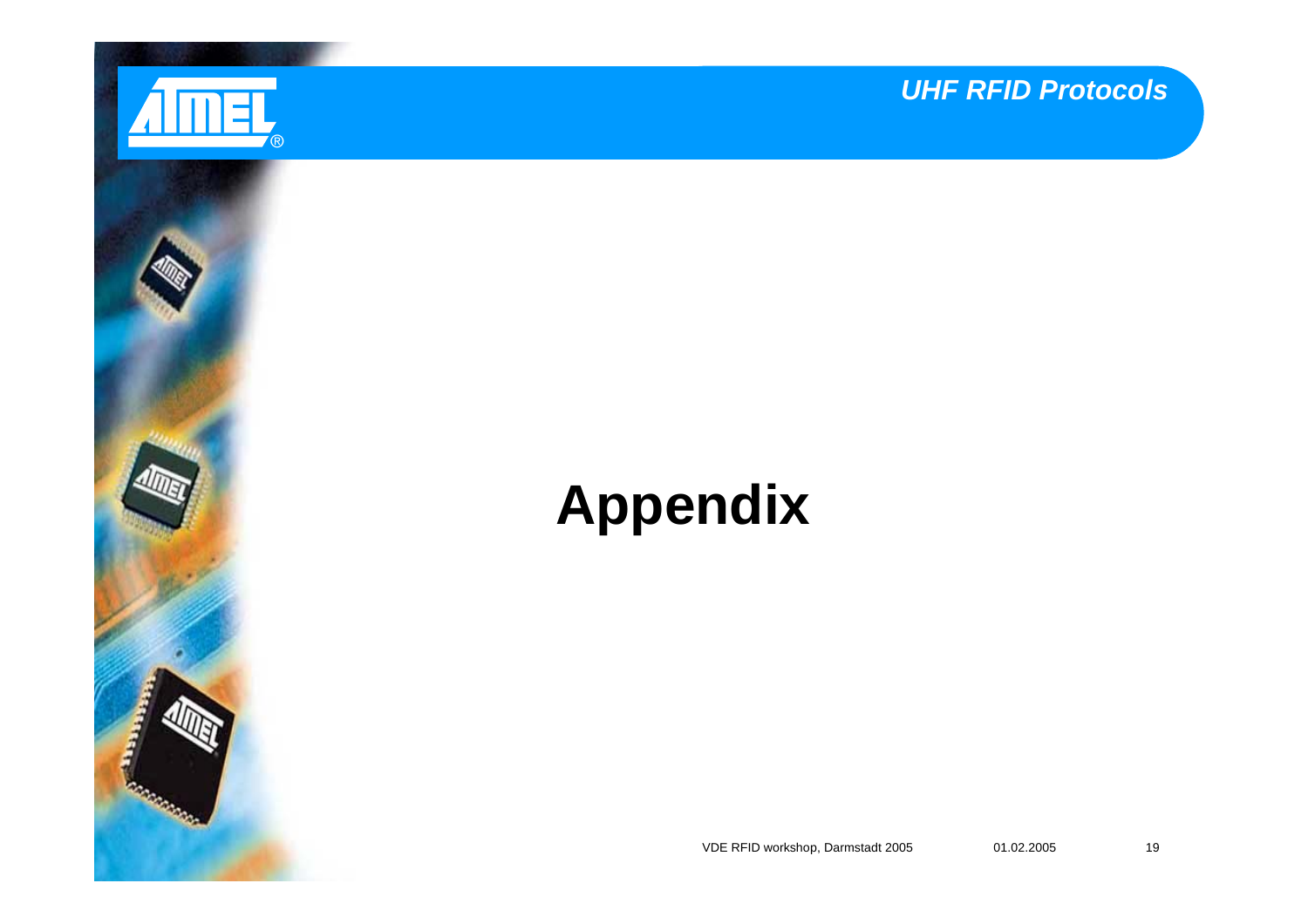

## **A0: Atmel**

- $\bullet$ **Employees: 8700**
- y **Revenue: 1.6 B\$**
- $\bullet$  **Business area: Advanced logic, mixed signal, non-volatile memory and RF semiconductors.**
- **Atmel Germany GmbH: Subsidiary of Atmel Corporation** 
	- ¾ **Previously known as: TELEFUNKEN and TEMIC**
	- ¾ **Location: Headquarter in Heilbronn, Germany**
	- ¾ **One business segment: Development of RFID ICs**
		- **LF (125 kHz) : e5530, e555x series, e556x series, U2270**
		- **UHF: Palomar, ATA5590**
		- **One of the pioneers in RFID (since 1987)**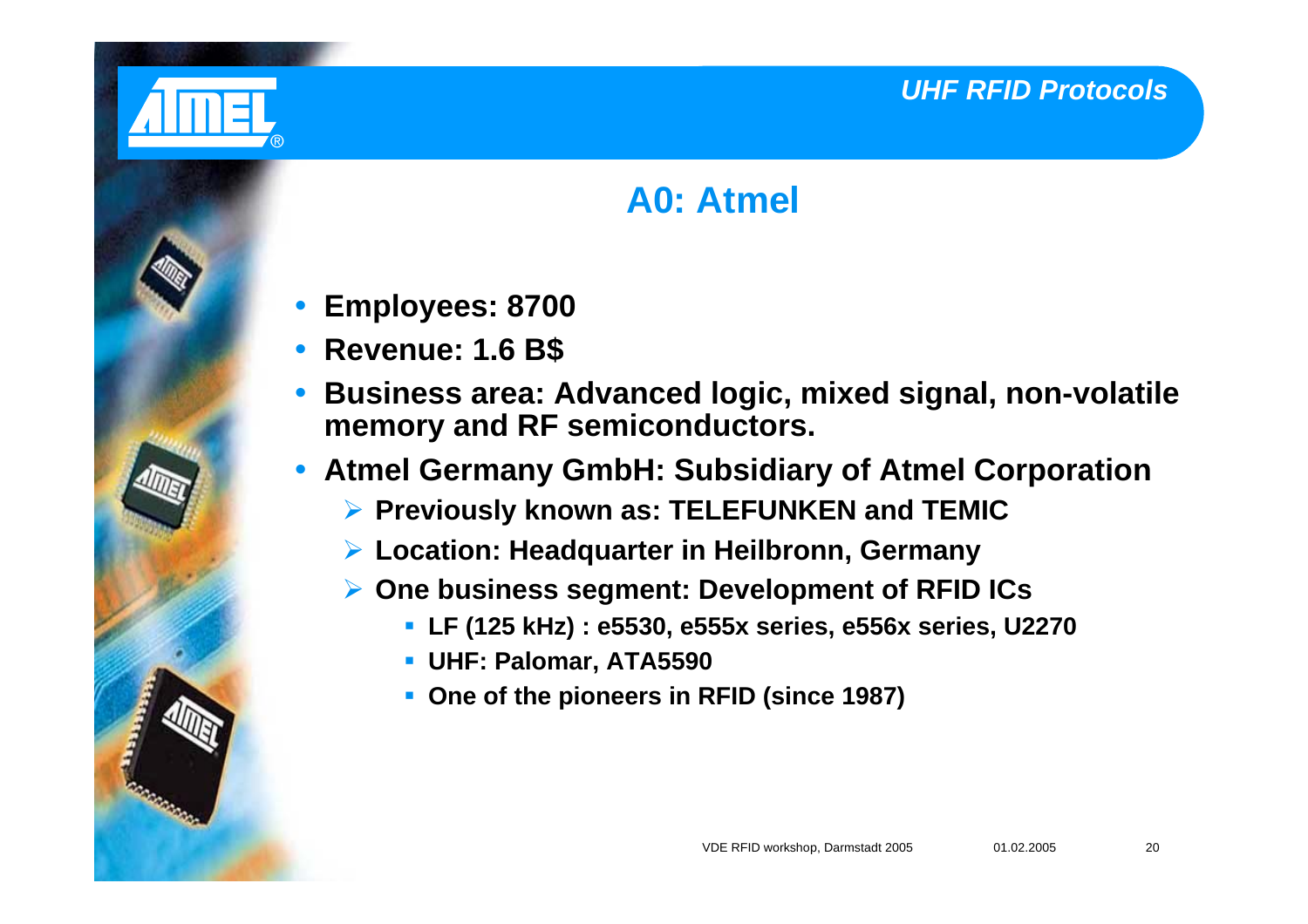

## **A1: The link definition**

- y **An RFID communication system is a master slave system**
- $\bullet$  **An RFID protocol describes a wireless communication method**
- y **A UHF RFID protocol shall**
	- ¾ **Describe the synchronization method**
	- ¾ **Define how the parameters for the forward and backscatter link are to be set**
	- ¾ **Define which kind of encryption is supported (if needed)**
	- ¾ **Define the supported commands**
	- ¾ **Define how robustness can be achieved and error detection shall work**
	- ¾ **Define what shall happened if a error occurs**
	- ¾ **Define the MAC layer**
- $\bullet$  **As long as the applications needs are changing we have to develop / upgrade protocols** *(A2, A3, A4)*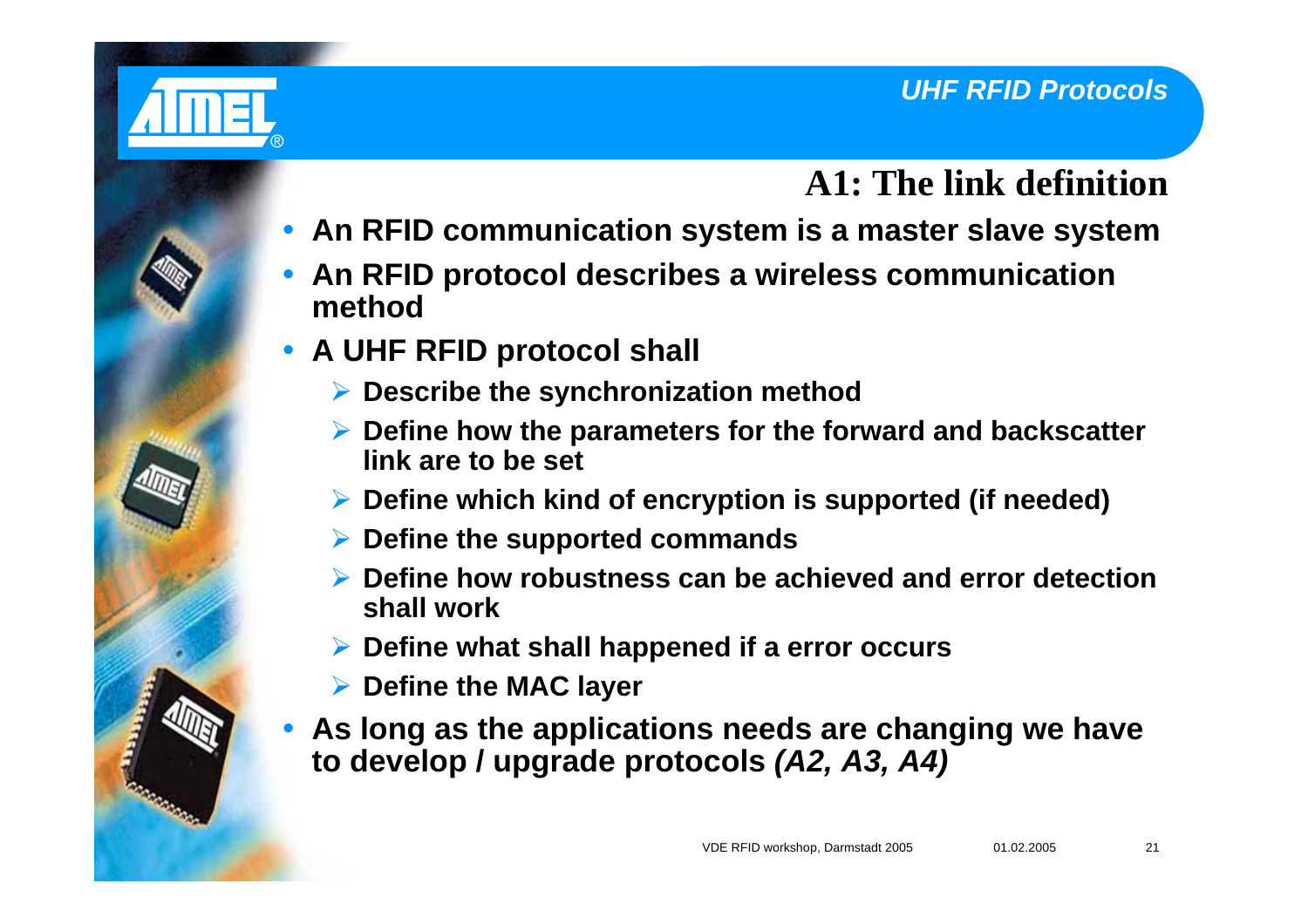

## **A2: What has happened since 2000**

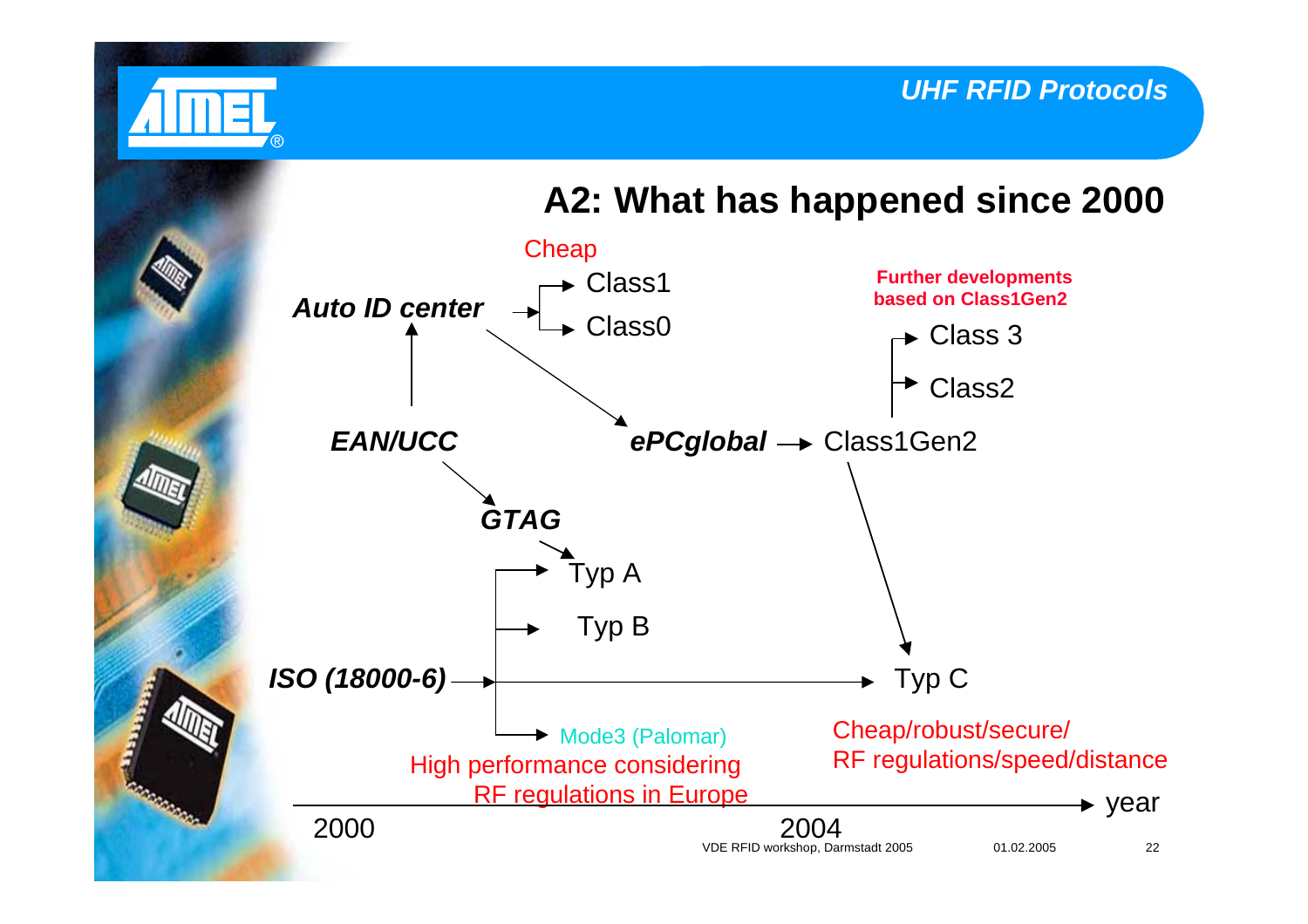

## **A3: Standards**

- $\bullet$  **Standard protocols are driven and/ or controlled by**
	- ¾ **Needs of applications**
		- **The application itself**
		- **The environment conditions**
		- **Pressure of the market and the added value behind**
	- ¾ **RF regulations**
		- **Europe, US, Asia (Japan, Korea, China, …), Australia**
	- ¾ **Politics**  /
	- **▶ Dinner sessions <sup>②</sup>**
- Standards are under development, every time ☺ ☺
- $\bullet$  **Standards are not offering the best technical solution**
	- ¾ **They are based on compromises**  /
	- ¾ **They are describing a common ground for** diversification strategies © © **ල**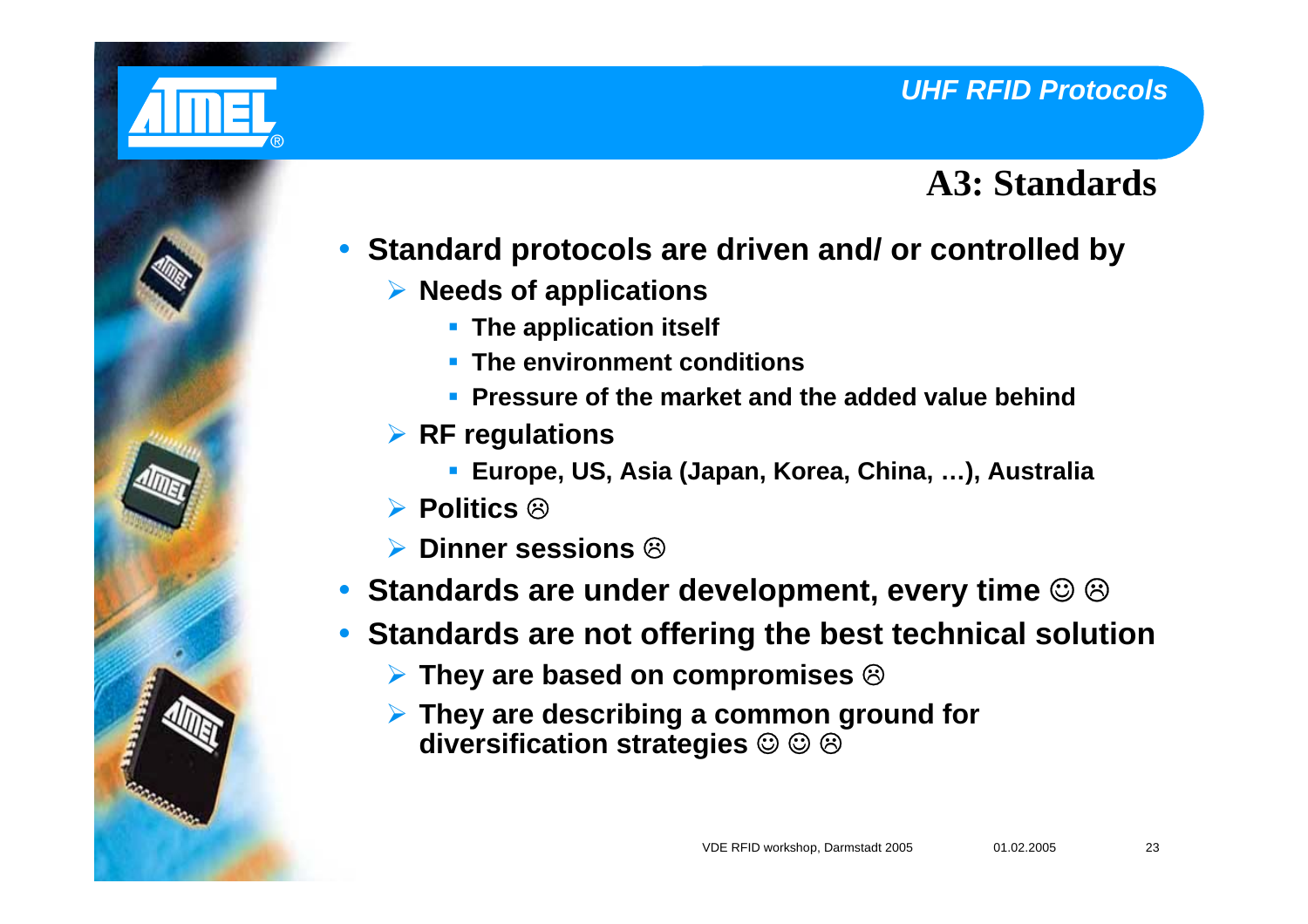*P*



$$
d > \frac{\lambda}{2\pi} \qquad Q = \frac{1}{R} \cdot \sqrt{\frac{L}{C}} \qquad s(t) = \cos(2 \cdot \pi \cdot f_{\text{carrier}} \cdot t) \cdot \cos(2 \cdot \pi \cdot f_{\text{mod}} \cdot t)
$$

®

distance<sub>max</sub> = 
$$
\left(\frac{\lambda}{4 \cdot \pi}\right) \eta \cdot G_{reader} \cdot G_{transport}
$$
  $\cdot \frac{P_{reader}}{P_{transportder}}$   
\n
$$
\Delta RCS = \left(\frac{\lambda^2 \cdot G_{tag\_antenna}^2 \cdot \Delta Z_{tag\_IC}}{4 \cdot \pi \cdot R_{tag\_ic}}\right)
$$
\n
$$
\Delta phase\_angle = 2 \cdot \arctan\left(\frac{\Delta \text{Im}_{transportder} - IC}{4 \cdot \text{Re}_{transportder} - IC}\right)
$$
\n
$$
P_{tag\_IC} = P_{reader} \cdot G_{tag} \cdot G_{reader} \cdot \frac{\lambda}{4 \cdot \pi \cdot \text{distance}}\right)^2
$$

$$
P_{tag} = P_{reader} + 20 \log \left( 10, Abs \left( \sum_{N=0}^{N} \frac{\lambda \cdot e^{-\frac{-j \cdot 2\pi \cdot (x + 2n(l_1 + l_2))}{\lambda}}}{4\pi (x + 2n(l_1 + l_2))} + \sum_{N=0}^{N} \frac{\lambda \cdot e^{-\frac{-j \cdot 2\pi (2l_1 - x + 2n(l_1 + l_2))}{\lambda}}}{4\pi (2l_1 - x + 2n(l_1 + l_2))} \right)
$$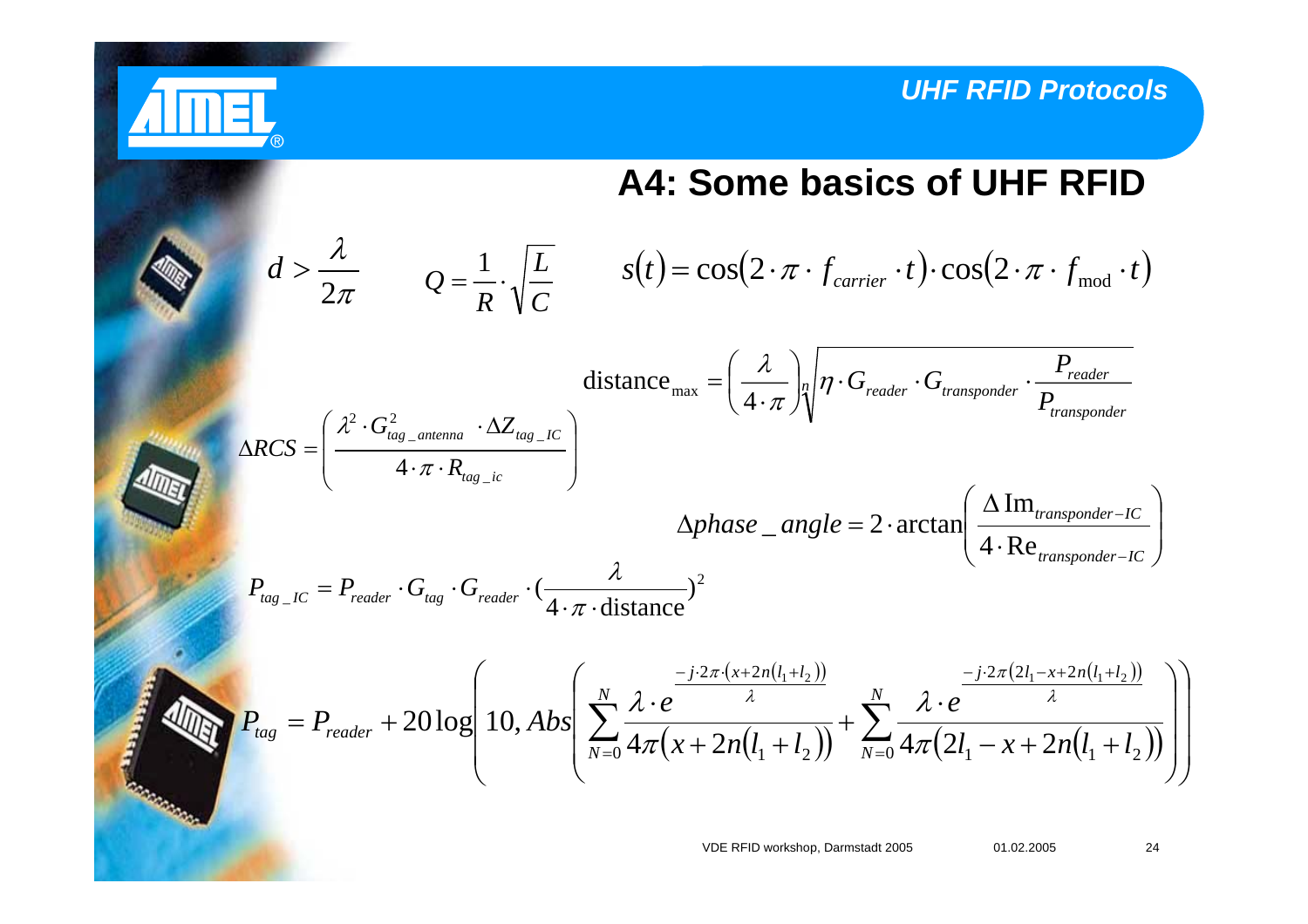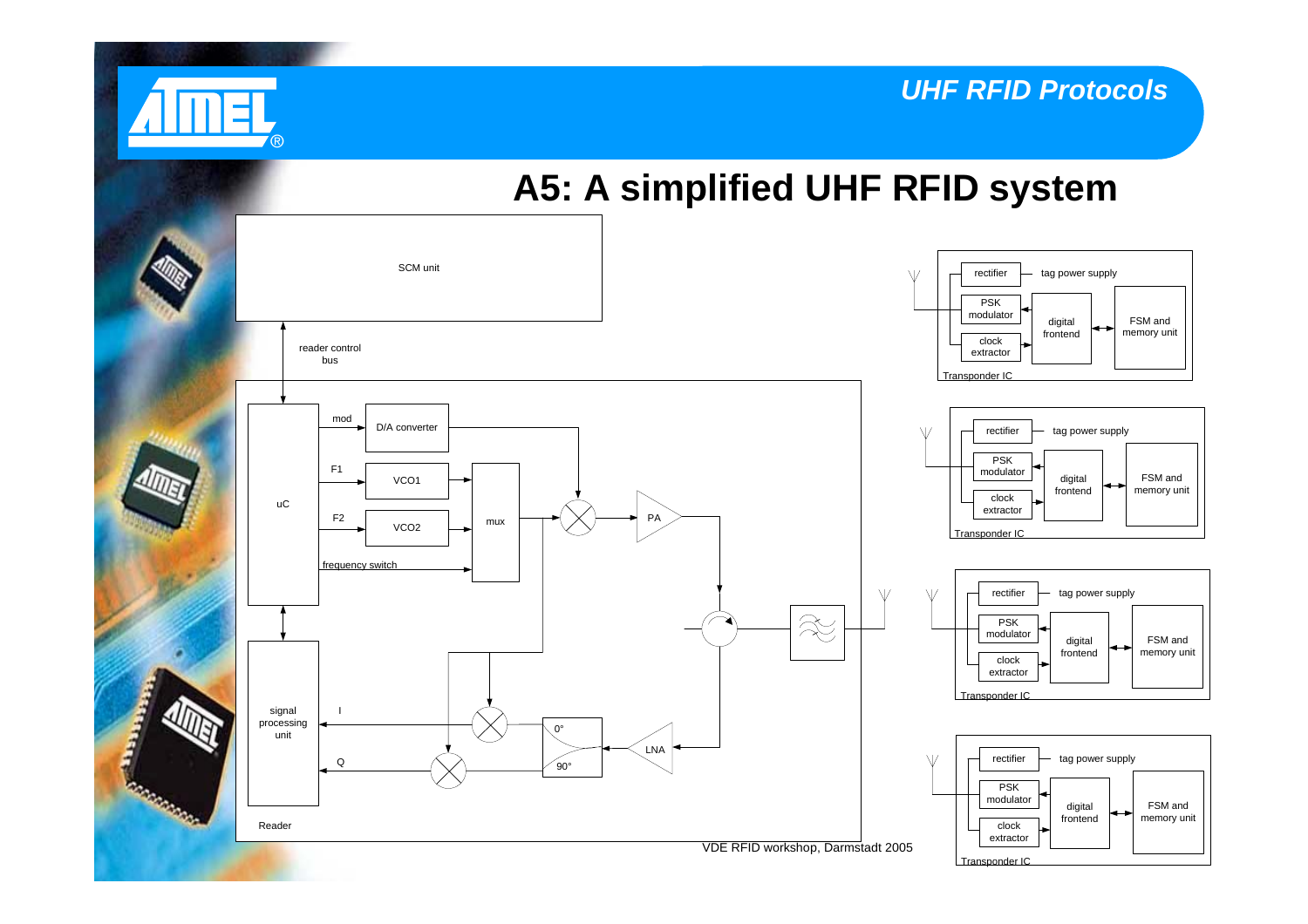

 $\bullet$ 

## **A6: Physics of UHF RFID**

#### **Why UHF?**

- ¾ **Communication distance for inductive coupled systems is limited to**λ
	- π2*d* <
- ¾ **Practical limitations for sizing and by RF regulations**
- ¾ **Increased data rates relative to LF**
- **The field strength is influenced by reflections** 
	- **▶ Constructive and destructive interference of the carrier signal <sup>⊗</sup>**
- $\bullet$  **Losses**
	- ¾ **Free space attenuation**
		- **86 dB free space attenuation @ 868 MHz and a distance of 4 m (reader (TX) -> tag -> reader (RX)**
		- **In practice 100 dB and more between TX and RX is a real challenge**
	- ¾**Tag attenuation because the tag needs also power for operation**
	- ¾**Attenuation given by the goods**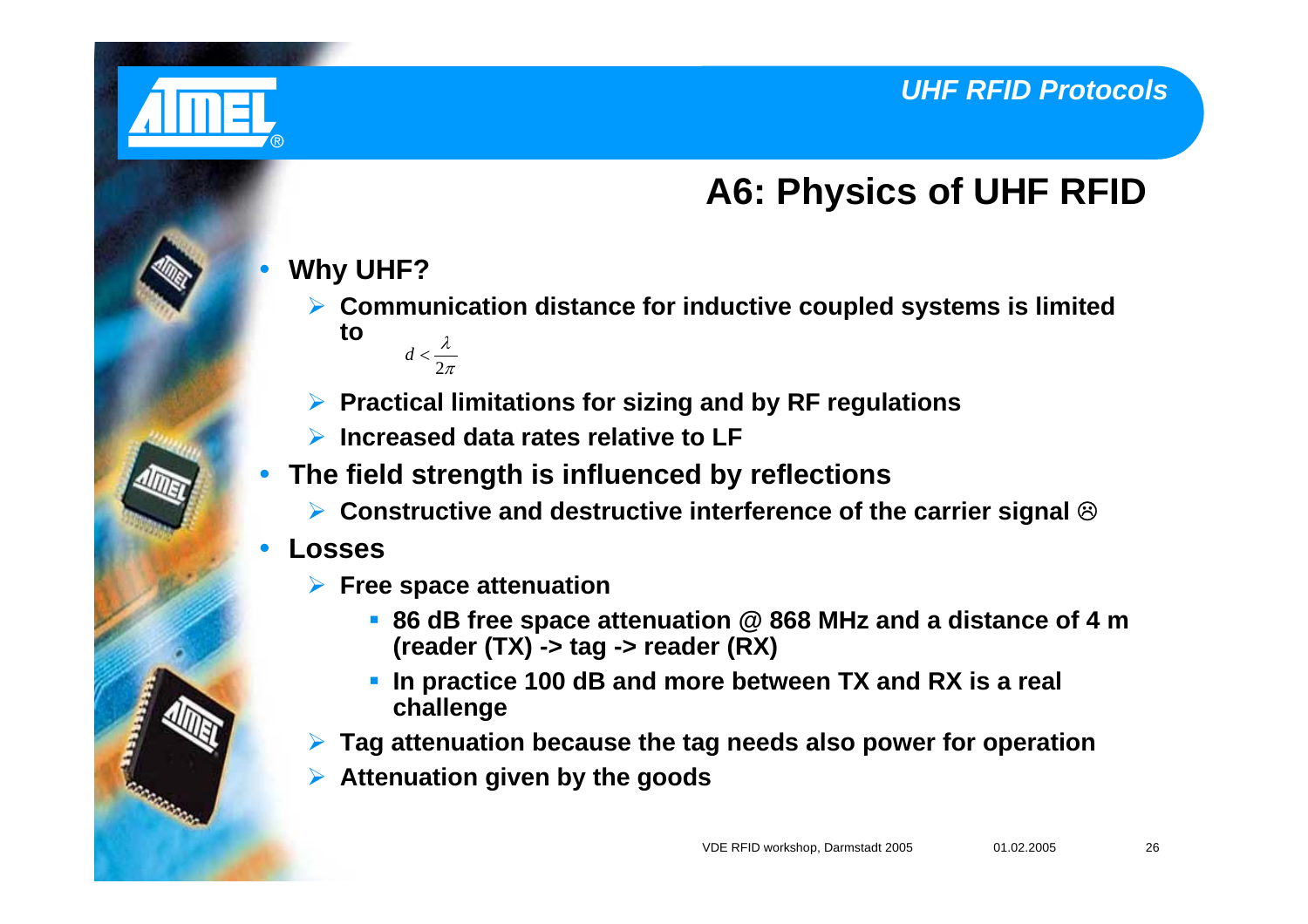

## **A7: Example for the receivable power (Tag) as a function of distance and reflections distance**

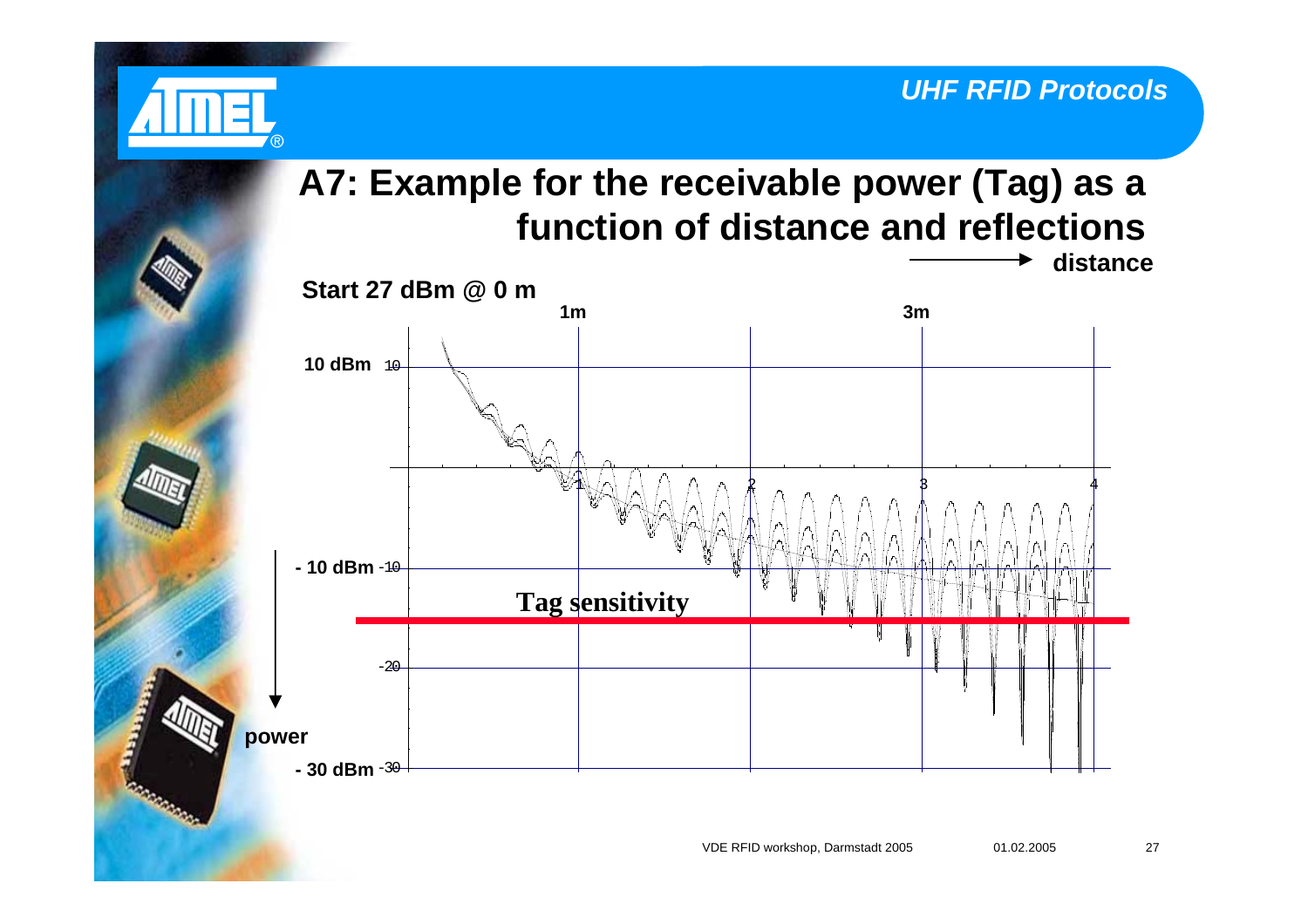

## **A8: RF Regulations for UHF based SRD's**

#### **• America**

- ¾ **Frequency: 902…928 MHz (915 MHz band)**
- ¾ **Transmitted power: 37 dBm EIRP (4 W)**
- ¾ **Up to 50 channels; channel bandwidth: up to 1 MHz**

#### $\bullet$ **Europe**

- ¾ **Old and new**
	- **Frequency: 869.4 869.65 MHz**
	- **Transmitted power: 27 dBm ERP (500 mW)**
	- **One channel; channel bandwidth: 250 kHz**
	- **Or up to 10 channels; channel bandwidth: min 25 kHz**

#### ¾ **New**

- **Frequency: 865 ... 868 MHz**
- **Transmitted power: 34 dBm ERP (2 W) (listen before talk)**
- 15 channels; channel bandwidth: 200 kHz <sup>⊗</sup>
- $\bullet$  **Asia (Japan/Korea/China under development)**
	- ¾ **In ISO they have voted against each UHF based RFID system in 2002**
	- ¾ **Frequency (Japan) close to 950 MHz**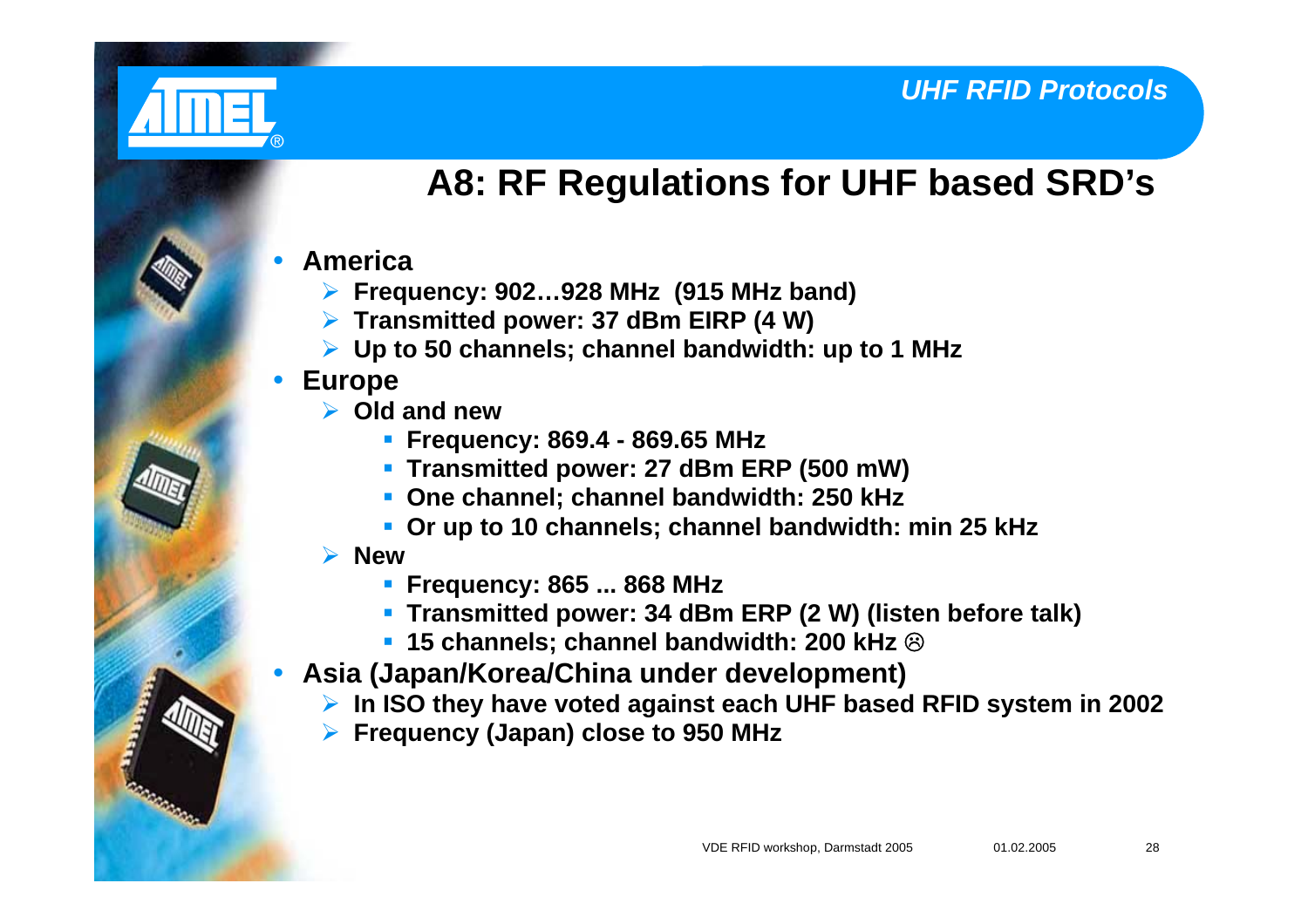



### **A9: AM modulation types**



- - **ASK-SSB or**
- - **PR-ASK (DSBM)**

**Power transport is optimized by using PR-ASK (DSBM)**

**A**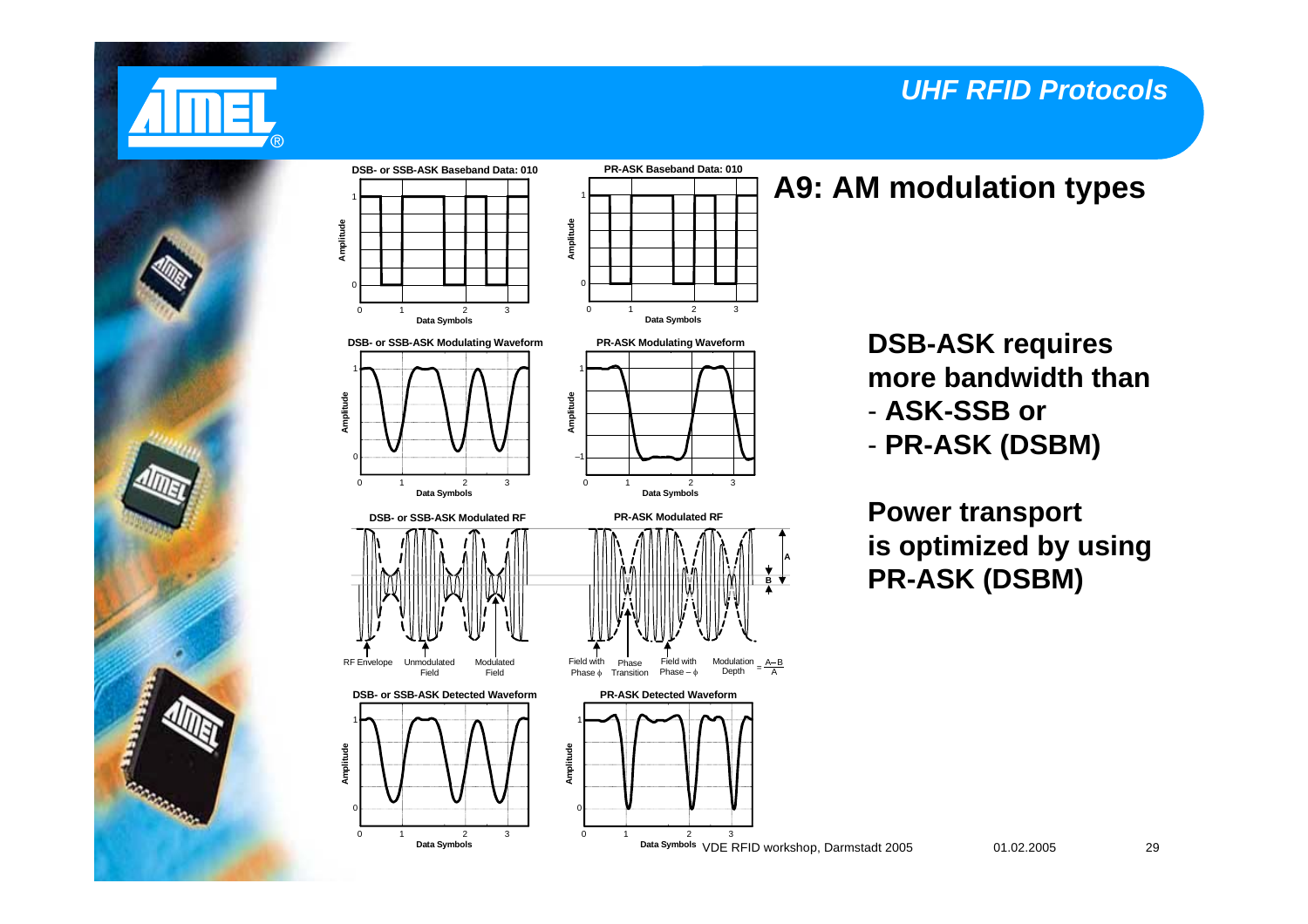

## **A10: Spectrum challenges (Europe, EN 302 208)**

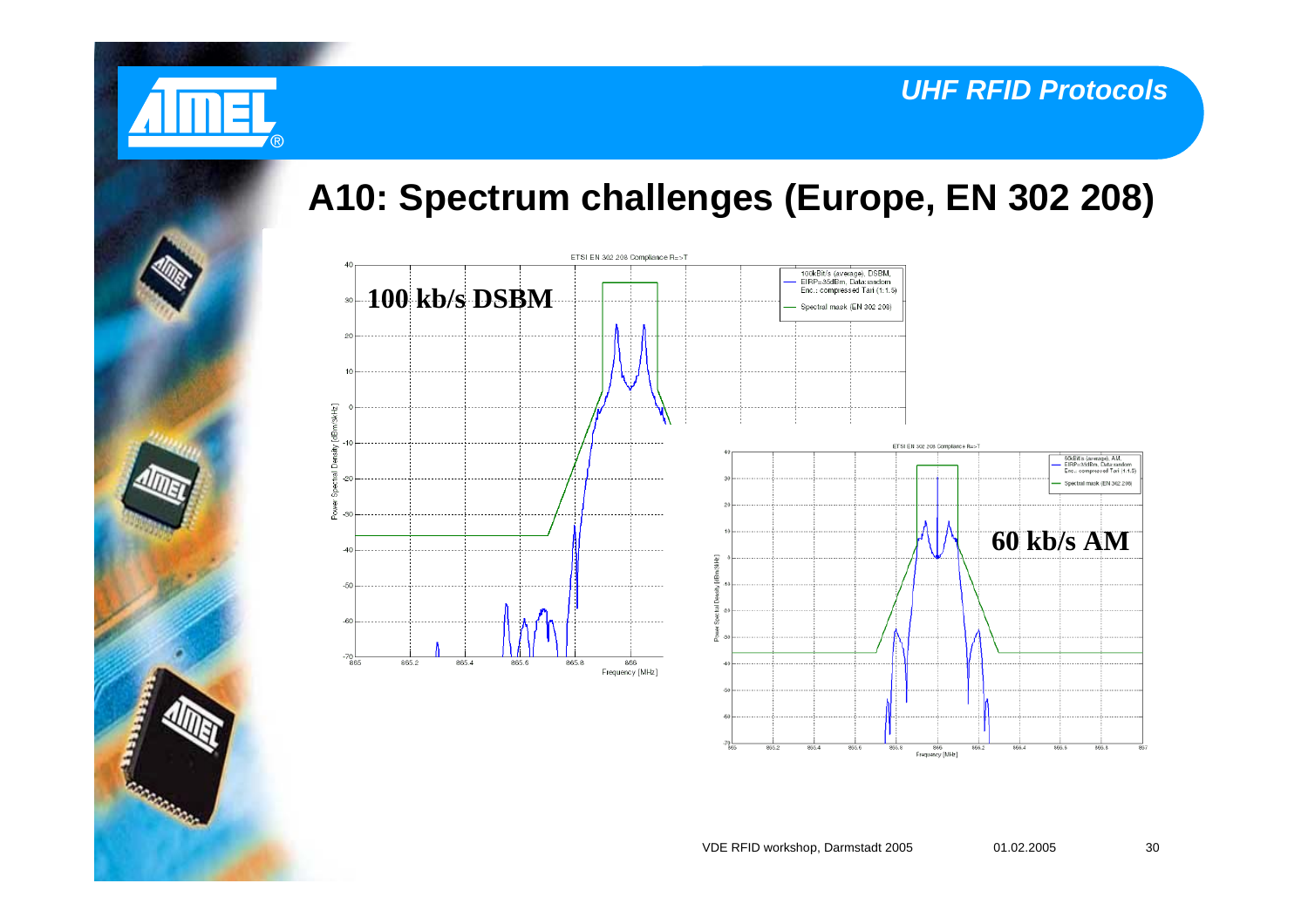

# **A11: Possible solutions for the backscatter link**

#### $\bullet$ **Half duplex or full duplex communication**

- ¾ **FD to enable higher robustness in forward link**
- ¾ **FD requires that the RSSI is not disabled**

## y **ASK or (real) PSK modulation**

- ¾ **ASK is the traditional solution (class0, class1, ISO 18000)**
- ¾ **PSK offers higher sensitivity, "no" power supply ripple**
- ¾ **PSK enables full duplex**
- $\bullet$  **Spectrum management**
	- ¾ **Enables better SNR; a shift around noise is possible**
	- **▶ Similar to Palomar**
- **Synchronous and / or asynchronous backscatter link** 
	- ¾ **Synchronous link has the highest SNR**
	- ¾ **Synchronous requires full duplex if the timing is variable**
	- ¾ **Asynchronous link is ISO 18000 conform**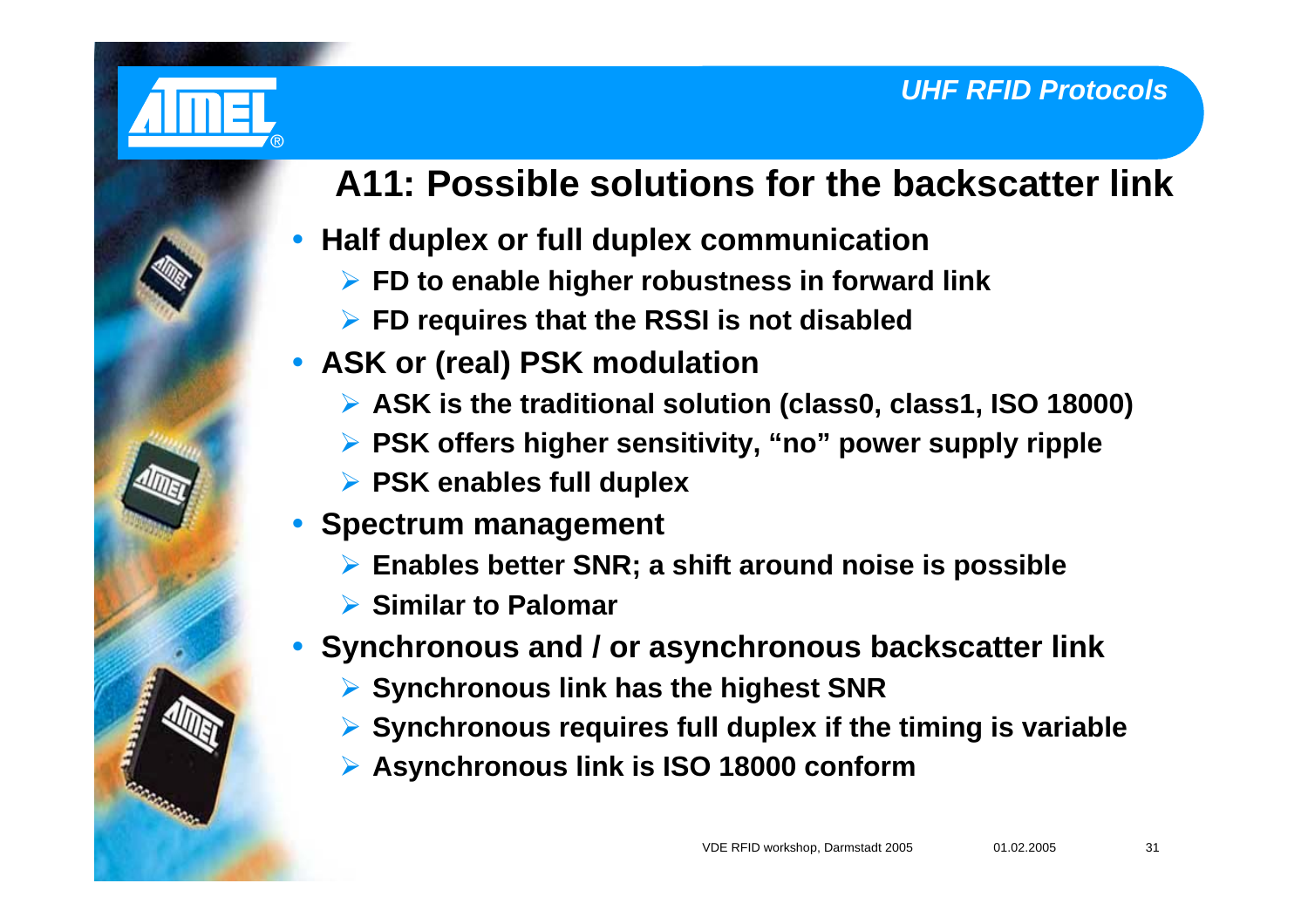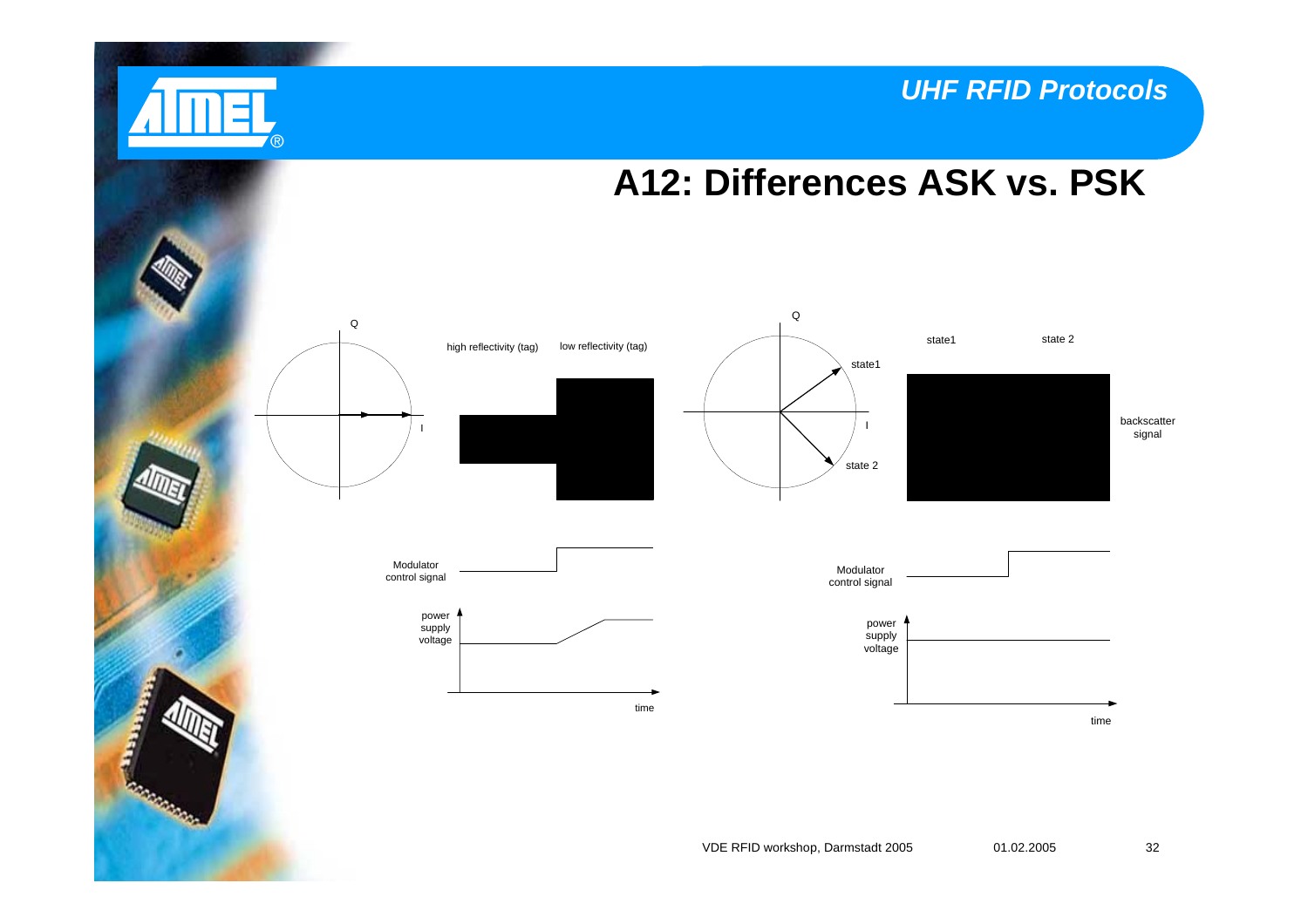#### **A13: Timing and spectrum adjustment within Class1Gen2**

®

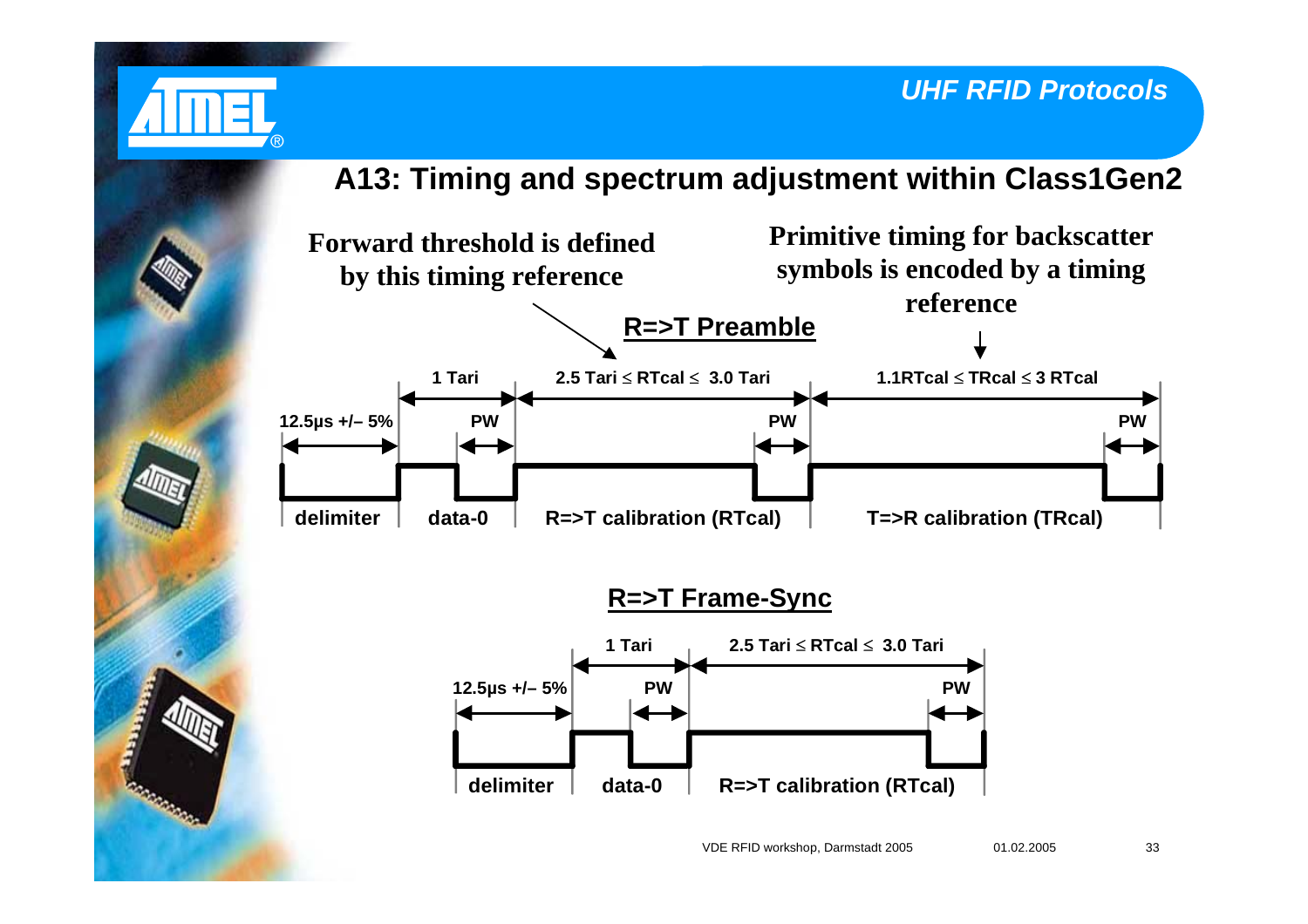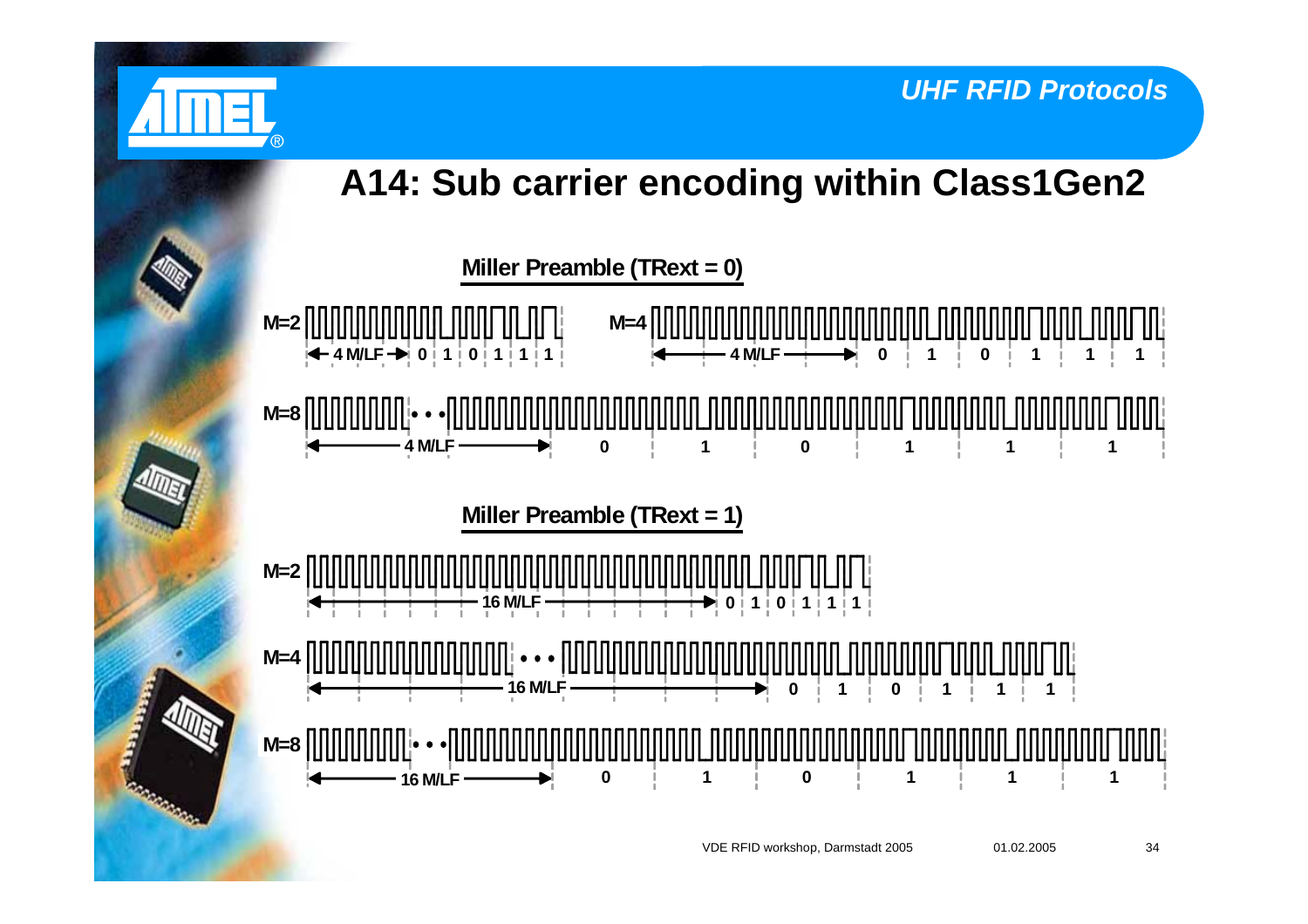

## **A15: Questions regarding current solutions for arbitration**

- $\bullet$  **Deterministic**
	- ¾ **Depends on the data stream for arbitration (ID, other data fields, random value)**
		- **Over ID is now forbidden**
		- **Arbitration has to be made over an n-bit random stream**
- **Aloha** 
	- ¾ **Is it possible to detect hidden tags (different distances!)?**
	- ¾ **Is there a receipt mechanism based on a random value?**
- y **Aloha implemented in ISO 18000-6 A**
	- ¾ **Next slot mechanism is based on a 4 bit signature**
		- **Tag backscatters the whole Tag ID (not the Item ID)**
		- **No interrupt possibility if there is a collision (half duplex!)**
		- **4 bit signature is** *not always* **a random number**
			- **But in praxis a 4 bit is a nice joke, birthday phenomenon !!!**
	- ¾ **Truncated read not implemented**